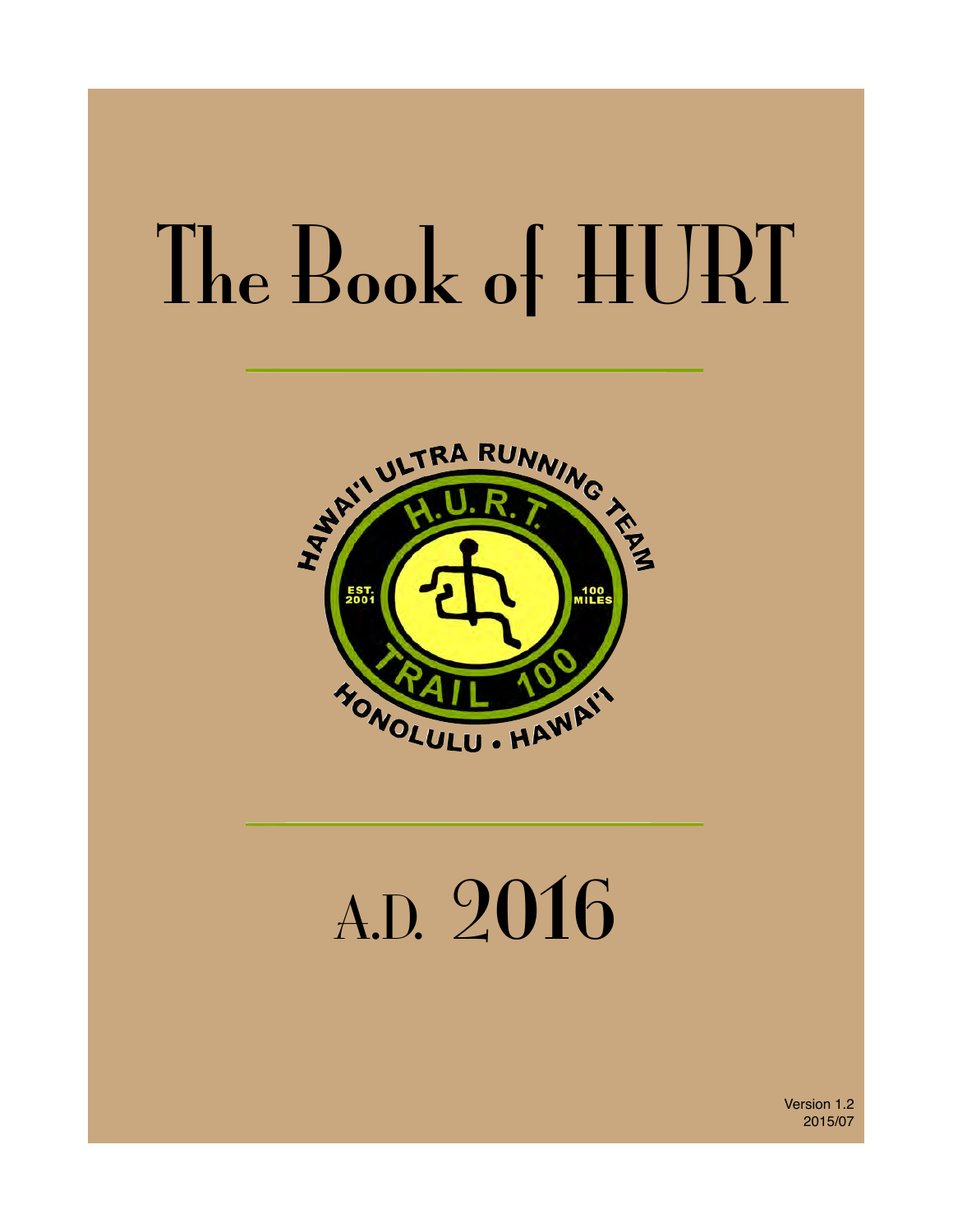### TABLE OF CONTENTS

| At a glance                                 | 1                       |
|---------------------------------------------|-------------------------|
| Date / Location                             | 1                       |
| <b>Event Overview</b>                       | 1                       |
| <b>Important Dates</b>                      | 1                       |
| <b>Race entry</b>                           | $\overline{2}$          |
| Sign-up                                     | $\overline{2}$          |
| <b>Entry Fee</b>                            | $\overline{2}$          |
| <b>Runner Selection</b>                     | $\overline{2}$          |
| <b>Wait List</b>                            | 3                       |
| Withdrawal                                  | 3                       |
| <b>Transfers / Deferment</b>                | 3                       |
| <b>Cancellation of Event</b>                | $\overline{4}$          |
| Refunds                                     | $\overline{\mathbf{4}}$ |
| <b>Event details</b>                        | 5                       |
| Introduction                                | 5                       |
| <b>Race Logistics</b>                       | $\overline{7}$          |
| <b>Safety / Medical Concerns</b>            | 9                       |
| <b>Rules</b>                                | 11                      |
| Introduction                                | 11                      |
| <b>All Participants</b>                     | 11                      |
| <b>Runners</b>                              | 12                      |
| Pacers                                      | 13                      |
| <b>Crews</b>                                | 13                      |
| <b>Personnel / Contact Info / Roles</b>     | 14                      |
| <b>Event Personnel</b>                      | 14                      |
| <b>Contact Information</b>                  | 14                      |
| <b>Role Definitions</b>                     | 15                      |
| <b>Event Schedule</b>                       | 16                      |
| <b>Cut-off times / Aid station closures</b> | 17                      |
| <b>Course</b>                               | 18                      |
| <b>Course Map</b>                           | 20                      |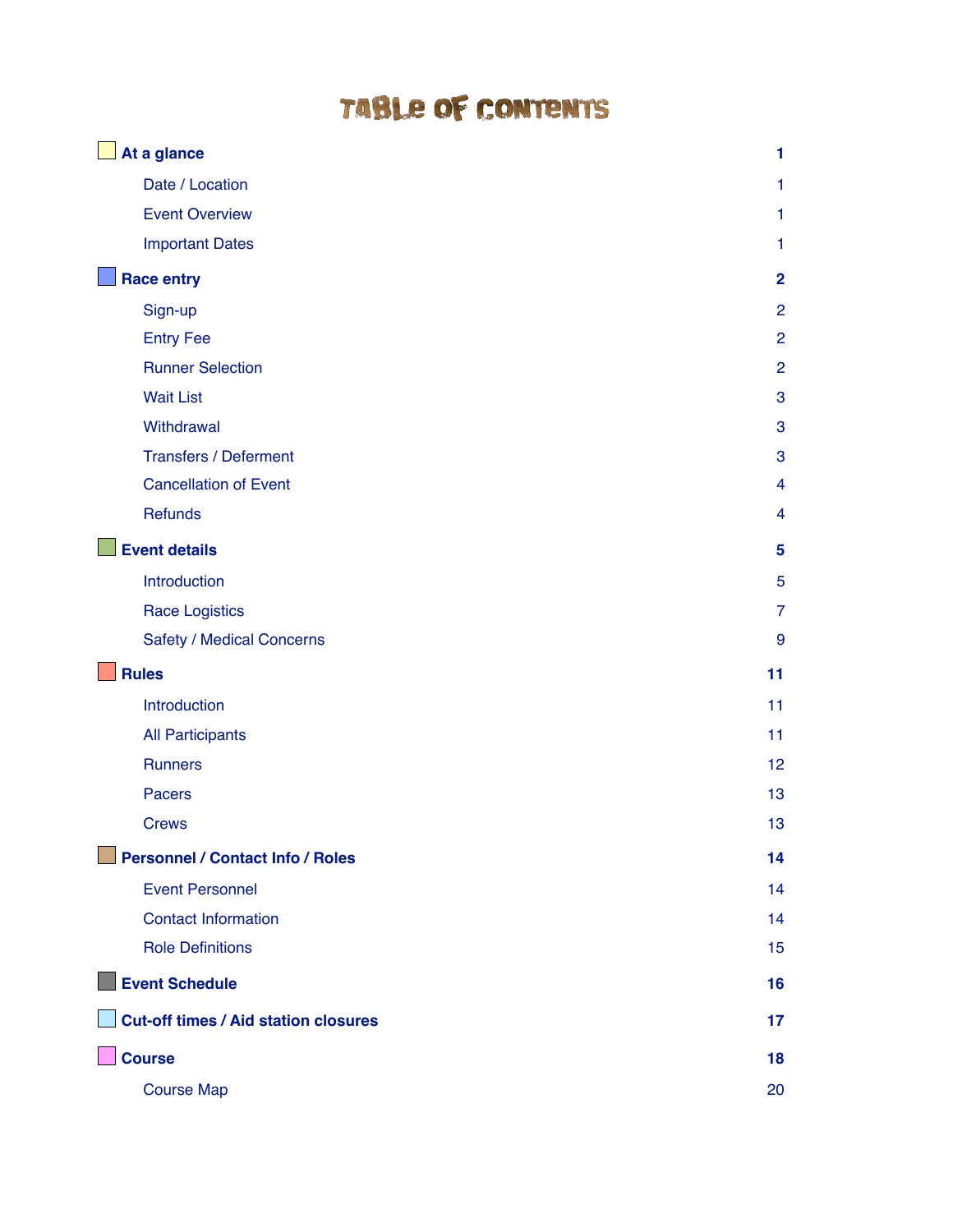## AT A GLANCE

#### <span id="page-2-1"></span><span id="page-2-0"></span>**Date / Location**

- Saturday, January 16, 2016 (06:00) − Sunday, January 17, 2016 (18:00).
- Mountains above the city of Honolulu (island of O'ahu, state of Hawai'i).

#### <span id="page-2-2"></span>**Event Overview**

- 100 miles over 5 laps (partial out and backs) in a semi-tropical rain forest.
- 24,500 feet of cumulative elevation gain (and 24,500 feet of cumulative loss) over the course of 100 miles.
- 99% single-track trails, 1% asphalt.
- Moderately packed soil, generously interspersed with roots, rocks, puddles, and mud wallows.
- Narrow trails through forest, along exposed ridges, and past vertical embankments.
- 20 stream crossings (four per lap).
- Three aid stations per lap.
- 36-hour time limit.

Further up-to-date information can be found at [Hurt100TrailRace.com.](http://www.hurt100trailrace.com)

#### <span id="page-2-3"></span>**Important Dates**

| 07/18/2015 | Start of registration period              |
|------------|-------------------------------------------|
| 07/25/2015 | End of registration period                |
| 08/02/2015 | Lottery                                   |
| 08/02/2015 | Entrants and wait list posted online      |
| 11/15/2015 | Deadline for event withdrawal with refund |
| 12/31/2015 | End of wait-list invitations              |
| 01/01/2016 | Deadline for banquet-ticket refunds       |
| 01/04/2016 | Announcement of runner bib numbers        |
| 01/15/2016 | Pre-race briefing                         |
| 01/16/2016 | Start of race                             |
| 01/17/2016 | End of race                               |
| 01/18/2016 | Post-race banquet                         |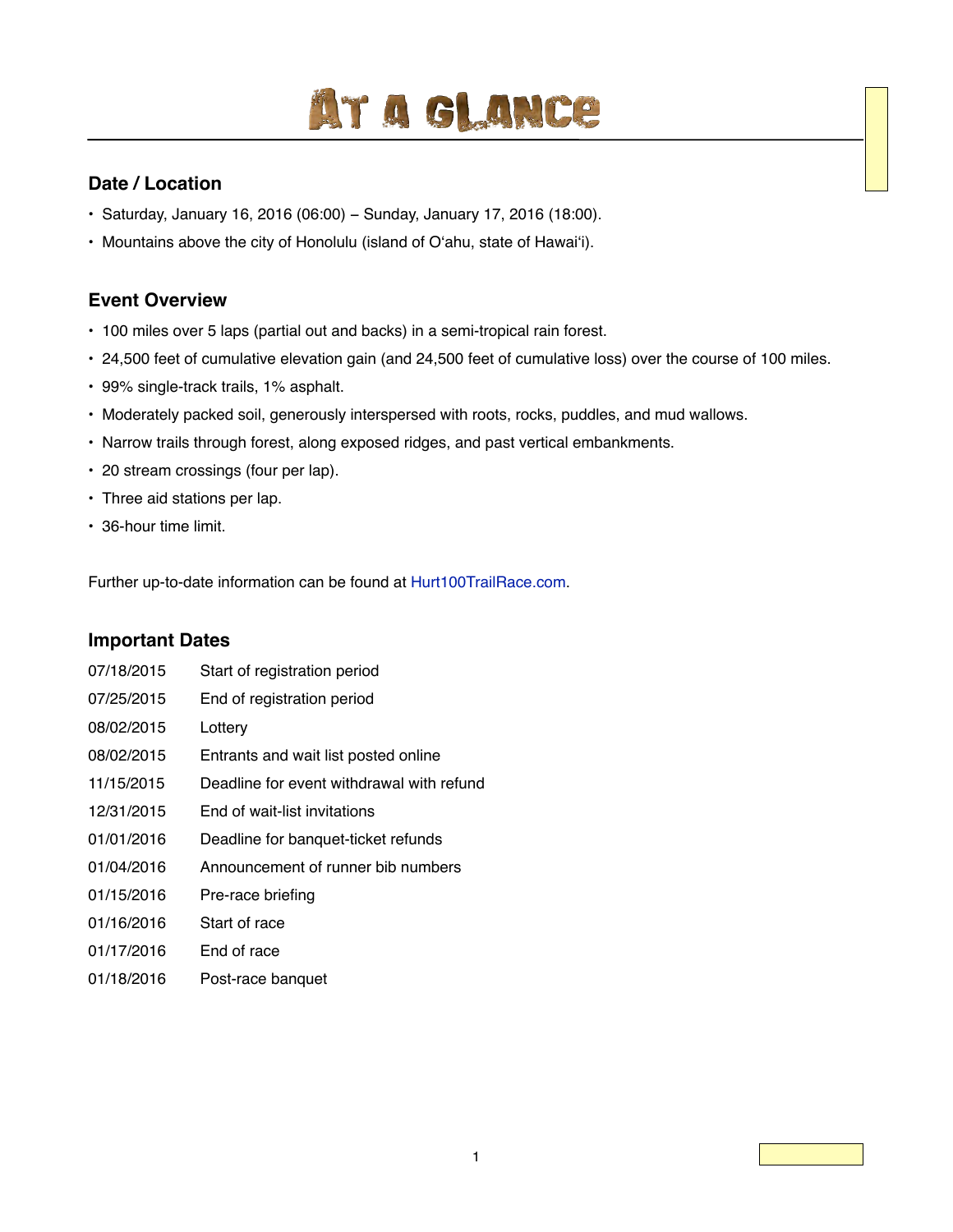## **RACE ENTR**

#### <span id="page-3-1"></span><span id="page-3-0"></span>**Sign-up**

This event is open to participants who are at least 18 years of age. Registration will open on July 18, 2015 and will close at midnight (HST) on July 25, 2015. All interested runners must complete the race application and submit payment via credit card at [UltraSignup.com](http://ultrasignup.com/). Upon submitting an application, the electronic acknowledgement of receipt provided by [UltraSignup.com](http://ultrasignup.com/) ensures the applicant's inclusion in the lottery; *no further confirmation is needed or provided by [UltraSignup.com](http://ultrasignup.com/) or the [race directorate](#page-15-1)*.

After the lottery is conducted (on August 02, 2015) and runners are chosen, the credit card will be charged. Upon successful processing of the transaction, an applicant is deemed an entrant in the event. *If payment can not be processed for any reason, the applicant has seven days to resolve the problem; after that period, the respective candidate is replaced by the first wait-listed runner and moved to the end of the wait list.*

#### <span id="page-3-2"></span>**Entry Fee**

The entry fee for the *HURT 100* (2016) is USD 200.

#### <span id="page-3-3"></span>**Runner Selection**

Up to 15 runners will be granted guaranteed entry (assuming that they have completed an application, submitted payment, and met the deadlines applicable to all runners):

- The first three finishers of each gender of the prior year's *HURT 100*.
- Up to three entrants (regardless of gender) with no 100-mile race finishes.
- Up to three entrants (regardless of gender) with no prior *HURT 100* starts.
- Up to three entrants (regardless of gender) selected at the discretion of the *HURT 100* race directorate.

All remaining entrants, up to a total count of 125, will be chosen on August 2, 2015 via a weighted lottery. In addition, up to three entrants will be selected at the HURT lottery party on 08/02/2015.

For the purpose of the lottery drawing, kukui nuts (i.e., points) will be awarded to each applicant based upon:

- Responses to questions posed on the electronic application form.
- Top-three finishes in prior *HURT 100* events.
- HURT community service.
- Service to the ultrarunning community.
- Aloha spirit.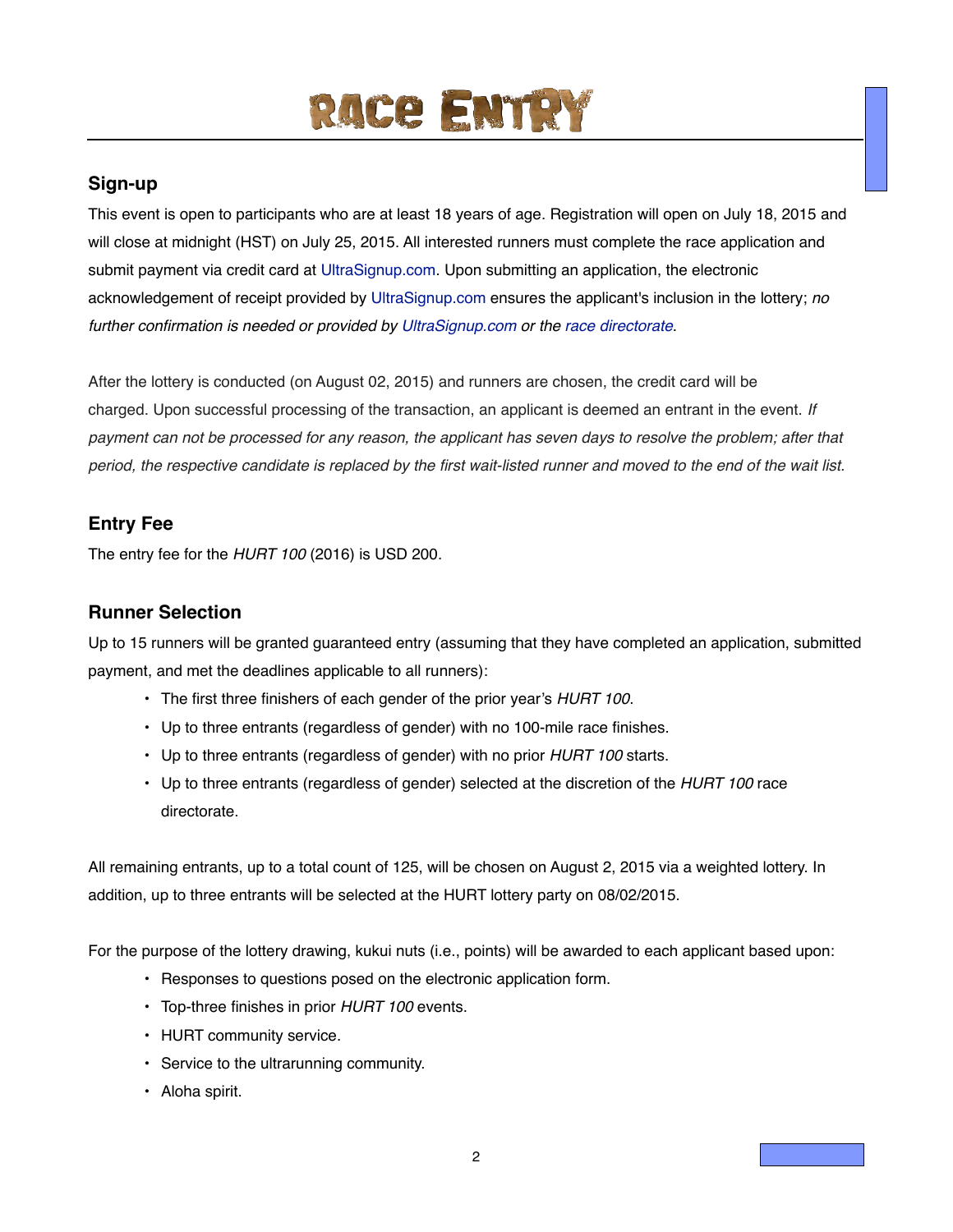Finally, negative kukui nuts will be assigned to applicants who exhibited unsportsmanlike conduct at prior HURT events. *Note that kukui nuts only affect (and usually increase) the odds of being selected because they act as weights in the lottery; they do not guarantee entry and do not allow any applicant to bypass the random drawing.*

The list of entrants will be posted (and updated as needed, see [Wait List\)](#page-4-0) on [UltraSignup.com](http://ultrasignup.com/) as soon as the selection process is complete. Based upon the number of applications received in prior years, this is expected to occur on 08/02/2015. Runner bib numbers will be posted on 01/04/2016.

#### <span id="page-4-0"></span>**Wait List**

After the initial set of entrants has been selected, the random drawing from the pool of weighted applications will be continued in order to create a wait list of 50 additional applicants, ranked by the order in which their names were drawn.

If an entry slot becomes available, the first runner on the wait list will be notified by e-mail from [UltraSignup.com](http://ultrasignup.com/) with an invitation to participate. The recipient of an invitation has three days to accept, in which case the credit card on file will be billed and the stored registration activated. If no reply is received, the invitation will be revoked, and the next available wait-listed runner will be notified by means of the described process. To ensure that invitations are received as intended, all registrants are asked to set their e-mail spam filters to accept correspondence from [UltraSignup.com](http://ultrasignup.com/)**.**

The wait list will be posted and updated on [UltraSignup.com](http://ultrasignup.com/) together with the list of entrants. *No invitations to register will be issued to wait-listed applicants after 12/31/2015.*

#### <span id="page-4-1"></span>**Withdrawal**

Runners should immediately notify the [Director of Race Admission](#page-15-1) of a decision to withdraw from the event.

*Admitted runners who fail to show up on race day without notifying the* [Director of Race Admission](#page-15-1) *will be banned from entering the HURT 100 for the next three years.*

#### <span id="page-4-2"></span>**Transfers / Deferment**

Accepted or wait-listed runners cannot transfer entries to other individuals. Entries and entry fees cannot be deferred or rolled over to a future year.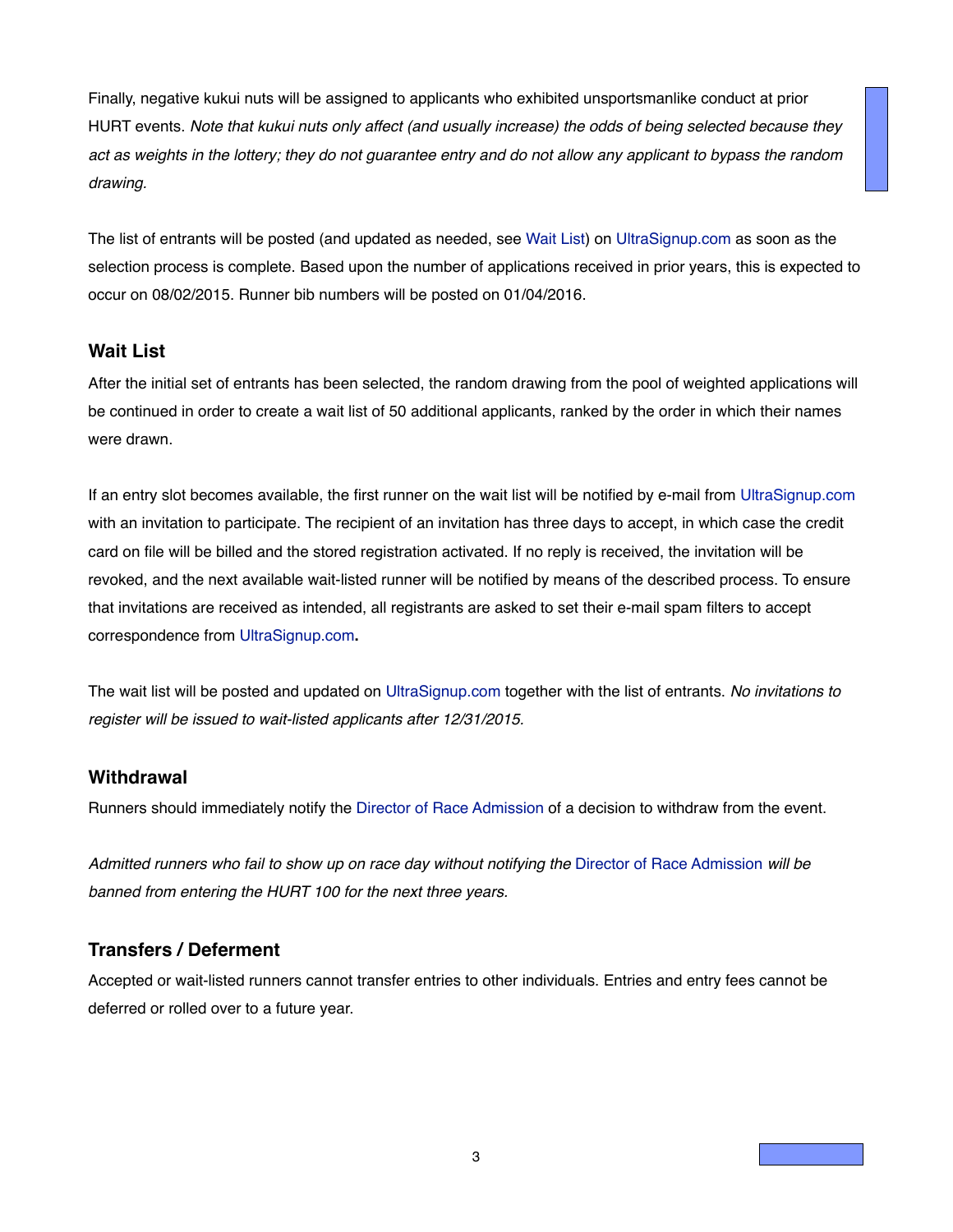#### <span id="page-5-0"></span>**Cancellation of Event**

This event is held on public land, under the management of the [Department of Land and Natural Resources.](http://hawaii.gov/dlnr/) As a result, the [race directorate](#page-15-1) does not have the final say as to whether or not the event will be held, or the course altered.

#### <span id="page-5-1"></span>**Refunds**

Runners are eligible for a refund of \$100 if both of the following conditions are met *on or before 11/15/2015*: a notice of intent to withdraw from the event is sent to the [Director of Race Admission](#page-15-1) *and* a wait-listed runner accepts the vacated spot. After 11/15/2015, there will be no refund of entry fees for any reason and under any circumstances.

Refunds for post-race banquet tickets may be requested before 01/01/2016 by notifying the [Race Manager.](#page-15-1)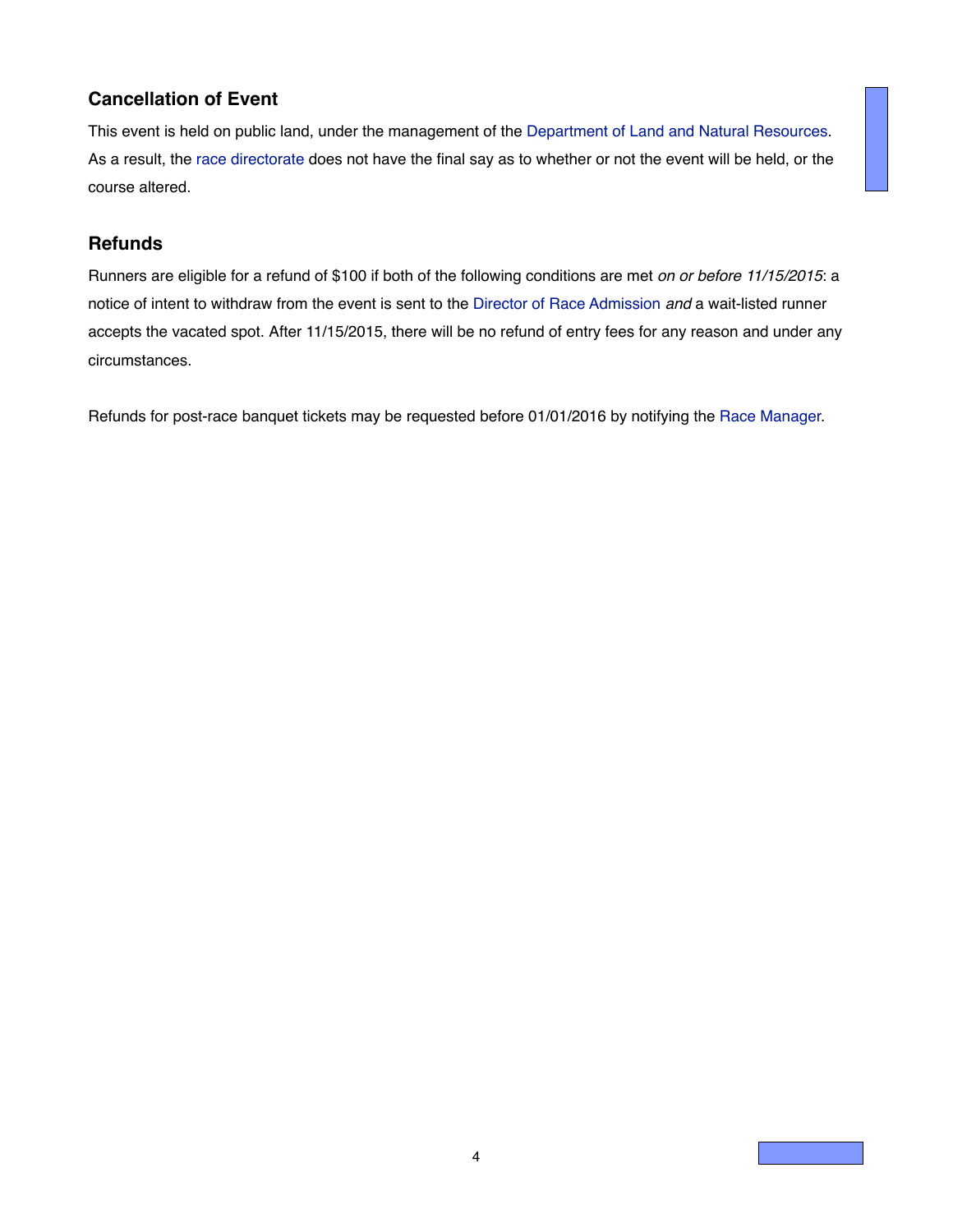## EVENT DETAILS

#### <span id="page-6-1"></span><span id="page-6-0"></span>**Introduction**

The H.U.R.T. Trail 100-Mile Endurance Run, referred to hereafter as the "*HURT 100*", is a very difficult event designed for the adventurous and well-prepared ultrarunner. It is conducted on trails within the jurisdiction of the State of Hawai'i [Department of Land and Natural Resources](http://hawaii.gov/dlnr/) (DLNR), Division of Forestry and Wildlife, Nā [Ala](http://hawaiitrails.ehawaii.gov/)  [Hele](http://hawaiitrails.ehawaii.gov/) program. Nā Ala Hele has turned traces of pig trails through the rain forest into people-friendly, single-track paths. The event organizers are very grateful for the staff's untiring year-round commitment to trail maintenance for all users, and help in preparing for this annual event.

A detailed description of the course can be found at the [end of this document](#page-19-0).

#### **Climate**

#### **[Temperature](http://www.wrcc.dri.edu/cgi-bin/cliGCStT.pl?hihono)**

Average Maximum for Honolulu in January - 80.0° Fahrenheit Average Minimum for Honolulu in January  $-65.8^{\circ}$  Fahrenheit Extreme Daily High for Honolulu in January  $-88.0^{\circ}$  Fahrenheit Extreme Daily Low for Honolulu in January  $-52.0^{\circ}$  Fahrenheit

#### **[Precipitation](http://www.wrcc.dri.edu/cgi-bin/cliGCStP.pl?hihono)**

Monthly Mean for Honolulu in January  $-$  3.34 inches One-Day Maximum for Honolulu in January  $-6.40$  inches

These measurements were gathered from a weather station at the Honolulu airport (HNL), and do not apply with precision to the rain forest. Participants should expect lower daytime highs and nighttime lows, especially on the exposed sections of Mānoa Cliff and Nu'uanu ridge. Precipitation is higher in the rain forest than in the urban areas of Honolulu, and can fall in huge quantities over a brief span of time. Regardless of rain, high relative humidity should be expected.

#### <span id="page-6-2"></span>**Illumination**

All times are expressed in 24-hour format and refer to January 16, 2016.

#### **Sunlight**

- $\cdot$  Sunrise 07:11
- Sunset 18:12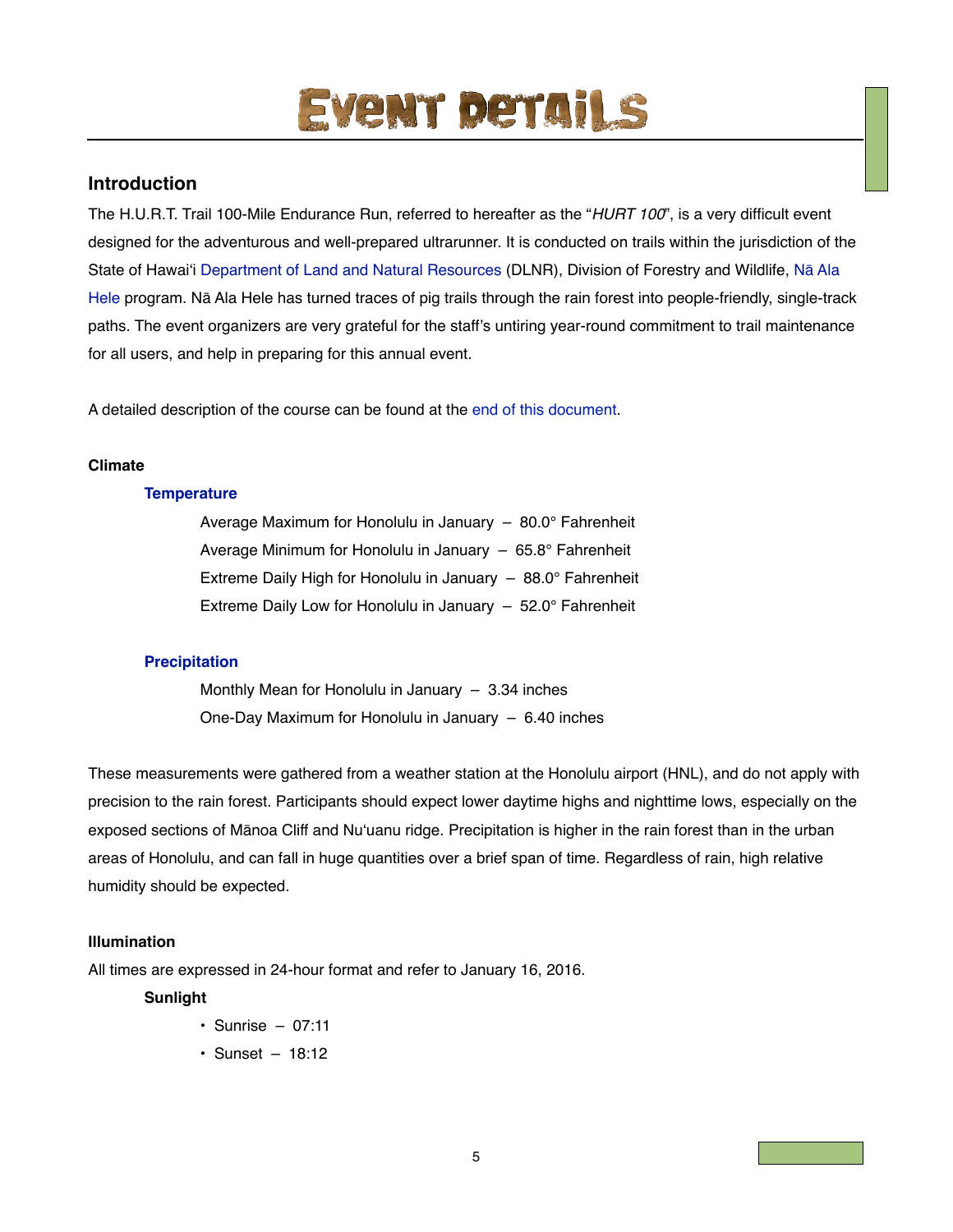#### **Civil Twilight**

- $\cdot$  Dawn 06:48
- $\cdot$  Dusk 18:35

#### **Moonlight**

- Moon Phase 53% illuminated
- Moonrise  $-12:16$
- Moonset 00:09

The dense canopy covering much of the course leads to effectively shorter daylight hours. Participants should anticipate needing artificial [light](#page-11-0) for longer than indicated by the times listed above.

#### **Altitude / Elevation Change**

Over the 100-mile course, the [elevation](#page-21-1) ranges from 300 to 1900 feet. The total cumulative elevation gain is roughly 24,500 feet. For the technically inclined, the GPS sampling interval for this calculation was about 100 meters.

#### **Terrain**

The *HURT 100* course consists almost exclusively of technical, single-track trail on surfaces that include roots, rocks, and soil in a wide range of conditions, from sun-baked clay to mud of varying depth. Sudden hairpin turns and steep inclines of up to approximately two miles in length are a common occurrence. Very few sections of the course can be run with a consistent stride for more than several hundred yards at a time.

There are a total of twenty [stream crossings](#page-21-0). Mānoa Stream and Nu'uanu Stream are each crossed twice per lap at locations close to the [Paradise Park and Nu'uanu Aid Stations,](#page-21-0) respectively.

#### **Fauna**

Wild pigs roam the trails and are most active at sunrise and sunset. Although they tend to avoid humans, they are temperamental and have dangerous tusks. When encountering a pig, especially a sow with piglets, trail users should avoid sudden or aggressive movements.

Mosquitoes can be present in the moister areas of the course alongside stream crossings and at some aid stations, especially when there is little air movement. Participants may want to pack appropriate clothing and / or repellant.

Bacteria (including leptospirosis) are prevalent in freshwater streams and ponds found in Hawai'i. Drinking stream water without proper treatment is not recommended. Bacteria can also enter through broken skin.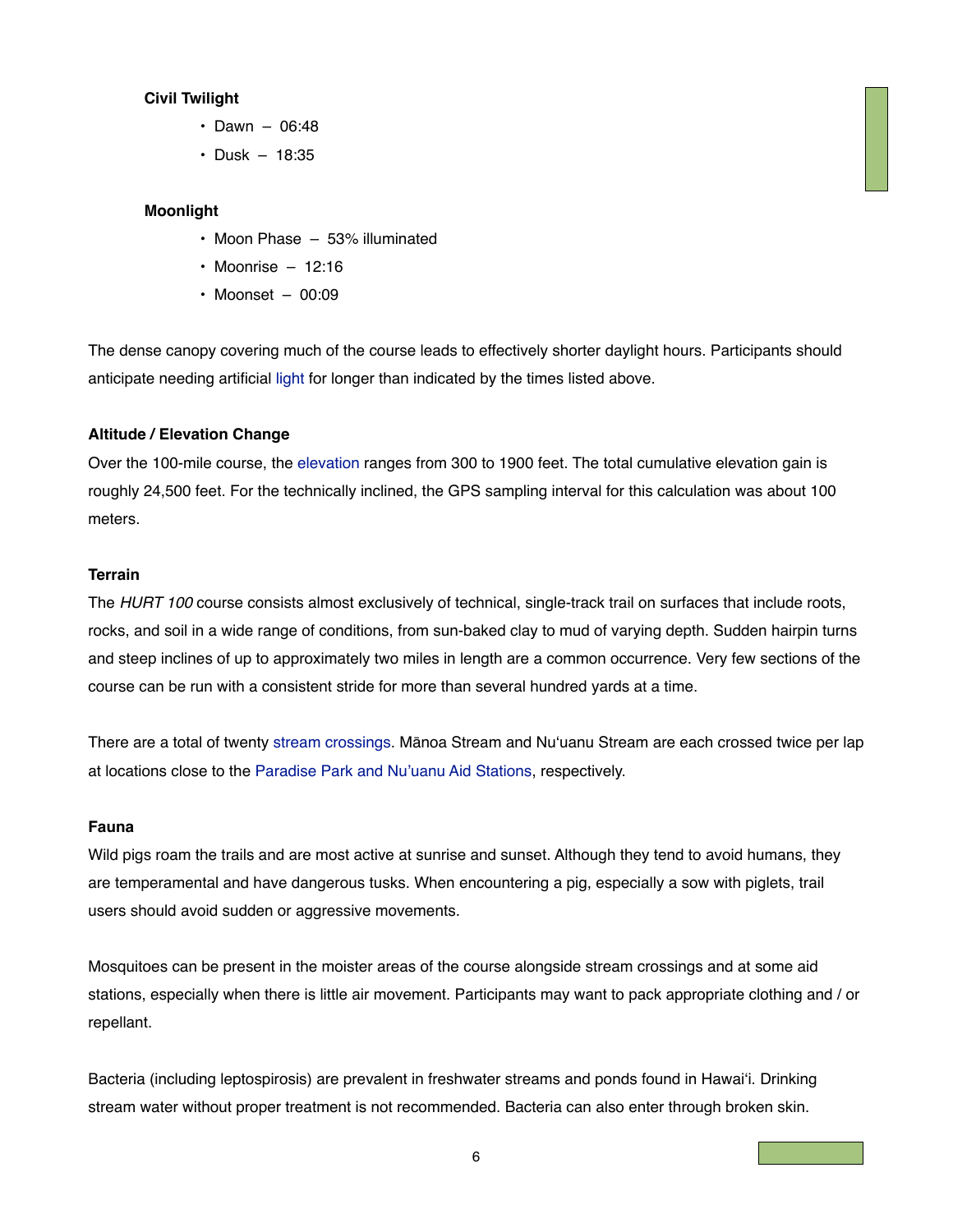#### <span id="page-8-0"></span>**Race Logistics**

#### **Course Markings**

Please see [Course Description](#page-19-0) for details on course marking.

#### <span id="page-8-1"></span>**Aid Stations**

There are three aid stations spaced from 5.2 to 7.4 miles apart: Hawai'i Nature Center (hereafter "[Nature](#page-21-0)  [Center"](#page-21-0)), [Paradise Park,](#page-21-0) and [Nu'uanu](#page-21-0). All aid stations will be stocked with bottled water, an electrolyte drink, and carbonated beverages. Hot and cold food will be available, with vegetarian options in each category. Food items will include the traditional fare that is provided at most 100-mile runs, as well as a local variation of the standard theme. Runners will be responsible for their own gels, energy bars, electrolyte supplements, medications (e.g., anti-inflammatory products), personal hygiene products (e.g., sunscreen, lip balm), and typical first-aid items (e.g., bandages, blister treatment). Those with strict dietary requirements or special medical conditions are advised to pack needed items in personal drop bags.

#### <span id="page-8-2"></span>**Drop Bags**

Runners may have personal supplies at any of the three aid stations. Each aid station will be visited five times, so attention to resource planning is important. Due to space limitations and to facilitate handling, the size of drop bags is limited, as detailed in [Rules.](#page-12-0)

Toward the end of the event, as aid stations close, race personnel will transfer drop bags from the peripheral aid stations [\(Paradise Park](#page-21-0), [Nu'uanu\)](#page-21-0) back to the [Nature Center](#page-21-0) (Start / Finish). Bags of runners who dropped out may be transferred back earlier. Participants are responsible for gathering their drop bags following the event *by 18:15 on Sunday, January 17*. Any items not collected by then will be donated, recycled, or discarded.

#### **Pacers / Crews**

The *HURT 100* is a competitive race for some, a running event for others, but an independent challenge and personal test of fortitude for all. A pacer is a safety companion during the latter part of the event only, not a way to gain advantage over fellow runners. A similar sentiment applies to crews, which are also considered nonessential as ample and regular support is provided by aid-station personnel. *Runners need to be able to carry necessary supplies and maintain forward progress independently, from start to finish.* Note: The ultrarunning community in Hawai'i is relatively small, and pacers may be hard to find locally. Runners are responsible for the conduct of their pacers, regardless of how the latter are acquired.

#### **Awards**

Awards (belt buckles) for all 100-mile finishers will be given immediately at the time of race completion. Five selected finishers will be awarded a custom-made / custom-fitted HURT belt to complement their new buckle.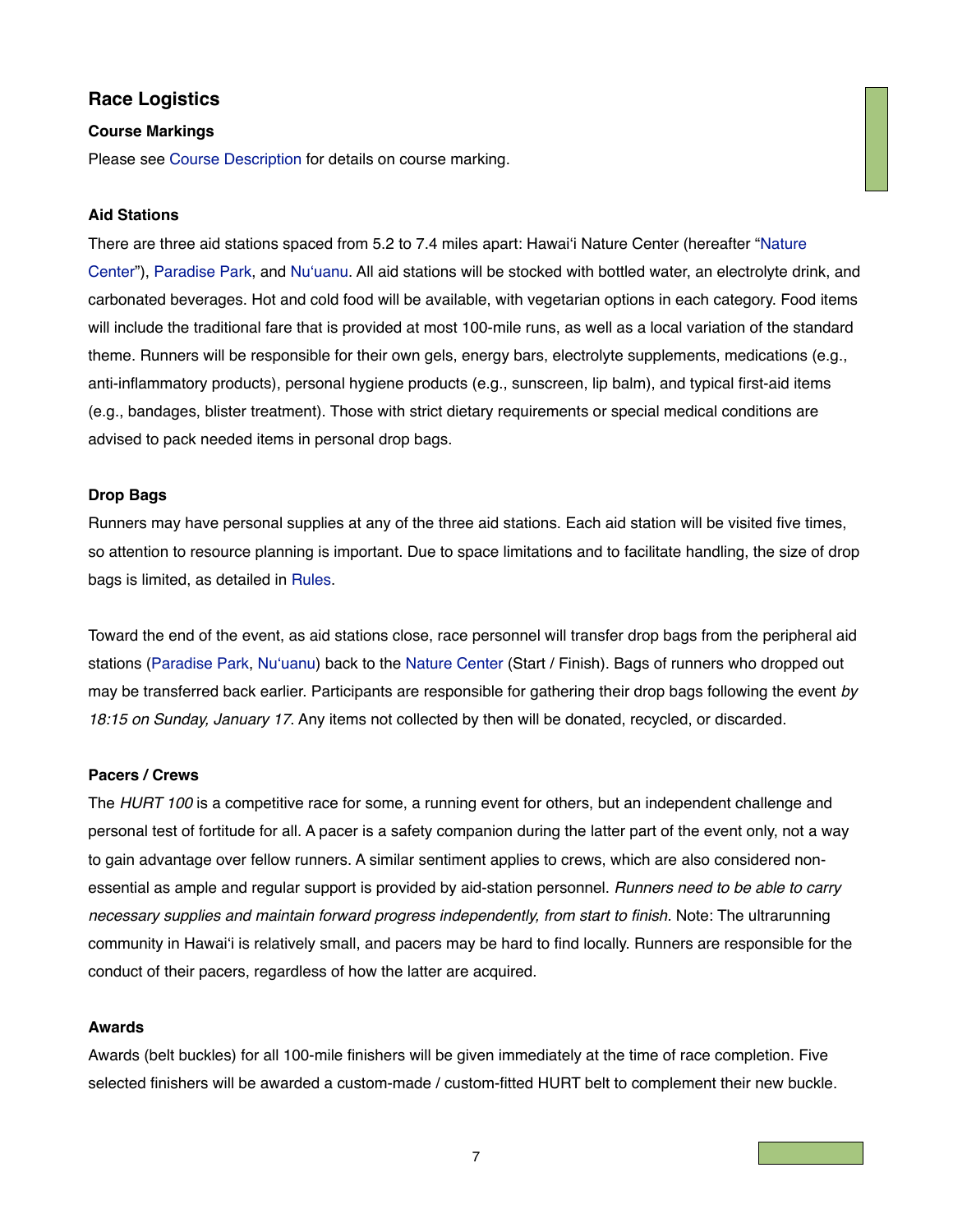Recipients will be announced at the HURT banquet. Information on how to order a wooden finisher's plaque will be provided at the finish line.

The first three finishers of each gender will receive event-specific trophies at a ceremony during the [Post-](#page-17-0)[Race Banquet](#page-17-0). Runners unable to attend the banquet should note that awards will not be mailed and must be collected locally.

*Aleca and Tonto Award*, sponsored by Monica Scholz and Philip McColl: A prize of \$250.00 will be awarded to the fastest male and female finisher in their first 100-mile event.

A prize of \$500.00 will be given for any new course record established in the *HURT 100*. The current records are 19:35 (male) and 24:06 (female).

#### <span id="page-9-0"></span>**Parking**

[Nature Center:](#page-21-0) Parking at the Nature Center (Start / Finish) and environs is limited; carpooling and arranging rides are recommended. Participants who wish to park at the Nature Center must do so along [Makiki Heights](http://maps.google.com/maps/ms?ie=UTF&msa=0&msid=208078662794040507915.0004a74e3e82f3bd15560)  [Drive](http://maps.google.com/maps/ms?ie=UTF&msa=0&msid=208078662794040507915.0004a74e3e82f3bd15560). The [DLNR](http://hawaii.gov/dlnr/) has advised race planners that only necessary traffic will be allowed to pass through the front gate after hours (typically sunset to sunrise), as the park needs to be secured. On race day, a parking attendant will direct drivers prior to the start. Note: There are several private homes along the roadway leading to the Nature Center. Travel and noise (e.g., conversations, closing of car doors and trunks) should be kept to the absolute minimum, especially during nighttime and early morning hours.

[Paradise Park:](#page-21-0) The Paradise Park grounds, including the parking lot, are private property. A \$5 parking fee (subject to change) applies per day. Free street parking is available around the end of Mā[noa Road,](http://maps.google.com/maps/ms?ie=UTF&msa=0&msid=208078662794040507915.0004a74e3e82f3bd15560) 5 − 10 minutes by foot from the aid station. *Parking at this aid station will not be allowed until after 09:00 on Saturday.*

[Nu'uanu:](#page-21-0) There is no parking lot at the Nu'uanu Aid Station. [Nu'uanu Pali Drive](http://maps.google.com/maps/ms?ie=UTF&msa=0&msid=208078662794040507915.0004a74e3e82f3bd15560) is a narrow road adjacent to the aid station that offers extremely limited parking and is poorly lit at night. Visitors are asked to park at least 100 yards from the trailhead, so as not to interfere with access to the aid station.

All Locations: Trailheads are notorious for vehicle break-ins. Participants are strongly encouraged to avoid leaving valuables in their cars. Note that vehicles must have all four wheels off the road (asphalt surface) to avoid ticketing or towing by the police.

#### **Race Photography**

Race Management does not contract professional photographers for this event but will attempt, on a best-effort basis, to obtain volunteer support for this task from the local community. When available, a [race photographer](#page-15-1)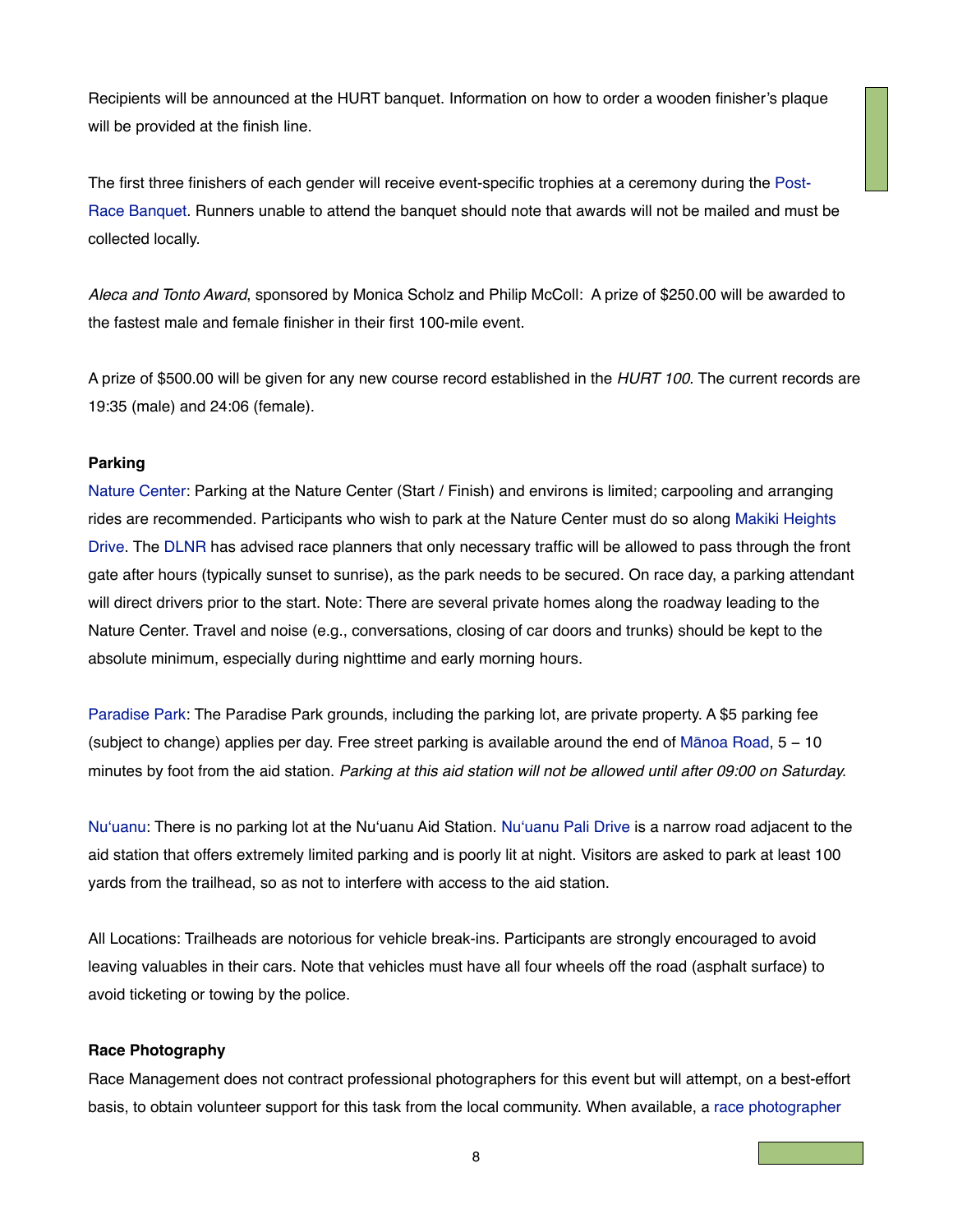will be named. The best places to see a runner and capture photographs are near [aid stations](#page-8-1). Those who venture onto the course are asked to exercise caution and respect the environment. Many spectators who take pictures share them through the *[HURT 100](http://www.hurt100trailrace.com/)* website (contact the webmaster through the link provided on the site to have photos posted).

#### **Lodging**

For assistance with lodging, participants may contact the [Hawai'i Visitors and Convention Bureau - Hawai'i](http://www.gohawaii.com/)  [Tourism Authority.](http://www.gohawaii.com/)

#### <span id="page-10-0"></span>**Safety / Medical Concerns**

Participants have voluntarily entered an event which requires a significant amount of mental and physical preparation. In addition, the race involves inherent risks ranging from the known (e.g., terrain, 100-mile course) to the unknown (e.g., "acts of God"). Runners and pacers should ensure adequate medical coverage in the event of mishap during this event.

#### **Medical Personnel**

Although event personnel will make all efforts to provide aid within their capabilities, medical staff will not be available to take care of participants. Each aid station is located within a 5-mile radius of a major medical center.

#### **Cell Phone Coverage**

Cell phone service is available on parts of the course but can range erratically from adequate coverage to none at all. Quality and reception will also vary among cellular phone carriers. Carrying a whistle is recommended for both runners and pacers.

#### **Accidents**

If a runner gets hurt on the trail, s/he should stay put, keep warm, and remember that this is a multiple-lap, out and back course. Other runners or the [HURT Patrol](#page-16-1) will direct event personnel to the incident location or assist in another manner. Similarly, if a runner gets lost, s/he should stay on the trail and wait. Wandering aimlessly, especially at night, reduces the chance of being found.

#### **Dehydration**

One of the most common medical problems for endurance athletes is dehydration. This is especially relevant for the *HURT 100* as conditions on the course can be hot and humid. Each runner is solely responsible for monitoring his / her hydration level**;** race officials will not be weighing participants. Runners should leave each aid station with a minimum of 32 ounces of water, with 64 ounces being highly recommended.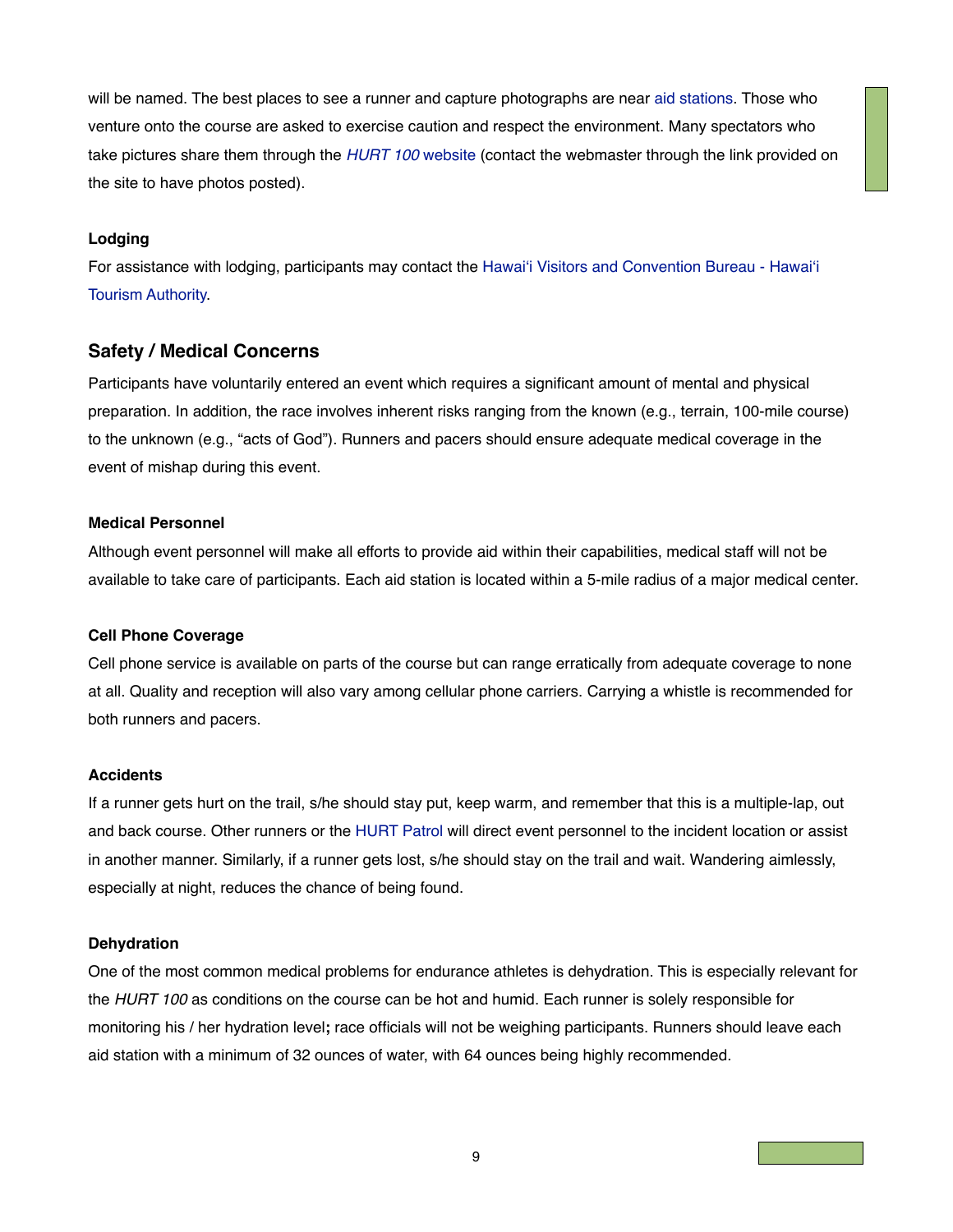#### **Hypothermia**

Hypothermia may pose a threat at night, especially if it has rained, as temperatures can drop below 60 degrees Fahrenheit. Sections of the course along ridges and cliffs, including Mā[noa Cliff Trail](#page-21-0) and [Nu'uanu](#page-21-0)  [Trail,](#page-21-0) are extremely exposed and can be very windy and wet.

#### **Road Crossings**

On each lap, runners have to make [two road crossings](#page-21-0). One of them involves following a narrow road for approximately 100 yards. Runners must use extreme caution when running across or along roadways. Crossing roads safely is solely the responsibility of the runner.

#### **Terrain**

Participants will be running on technical trails where footing is adequate at best. If it rains (which is common), there can be an abundance of mud. Attention to the terrain underfoot and directly ahead is critical in this event. Some trails are located adjacent to cliffs with extreme drop-offs.

Of the two [stream crossings,](#page-21-0) one is short and non-technical, involving wood planks not far from the [Paradise](#page-21-0)  [Park Aid Station.](#page-21-0) The other is technical, and requires runners to cross [Nu'uanu Stream](#page-21-0) on scattered and slippery rocks, near the [Nu'uanu Aid Station](#page-21-0). Runners may get wet feet when crossing this stream. If the water level is high, the course may be rerouted. Runners will be notified of any course changes at the [Pre-Race Briefing](#page-17-1).

#### <span id="page-11-0"></span>**Lighting**

As no part of the course (except for the aid stations) is lit, and very little moonlight penetrates the forest canopy, race participants will need artificial light at night. Runners (and pacers) are reminded that [daylight](#page-6-2) hours are shorter in the forest than in the open. Participants should carry backup batteries and lights, and keep extras in drop bags. *Aid stations are not stocked with batteries for runners to use.*

#### **Hiking Poles**

Poles are permitted on the course. For safety reasons, those with poles should yield the trail to other runners.

#### **Headphones**

Use of any device that impairs the senses is discouraged for safety reasons. Runners wearing headphones are asked to remove them when near aid stations to facilitate communication with event personnel.

#### **Noise**

Use of bells and other devices emitting sound is discouraged out of respect for other trail users seeking a wilderness experience.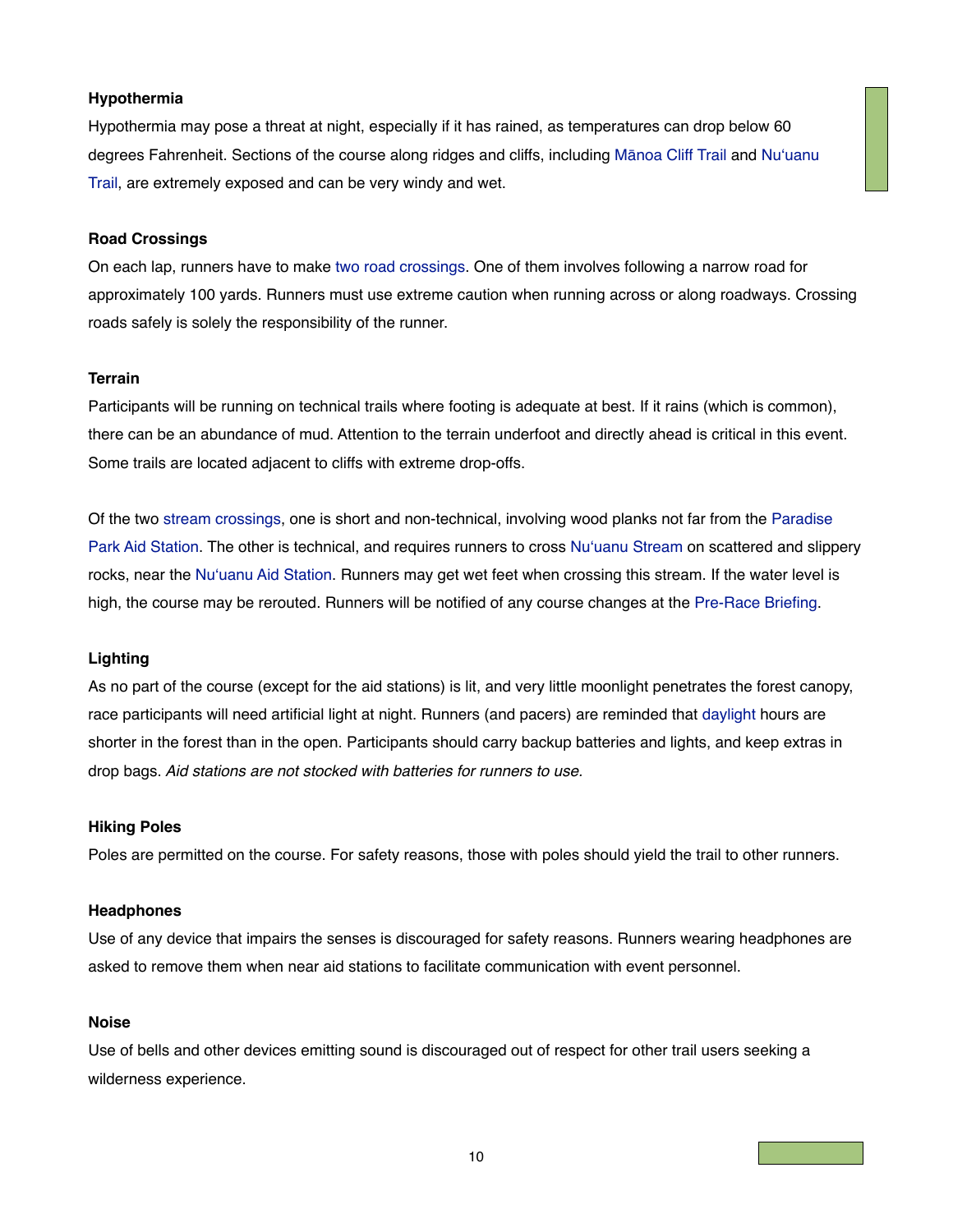

#### <span id="page-12-1"></span><span id="page-12-0"></span>**I. Introduction**

*HURT 100* Rules are designed with the following goals in mind:

- A. The safety, enjoyment, and well-being of everyone involved in the race, including runners, pacers, crews, volunteers, neighbors, race personnel, spectators, and others using the trails ("the public").
- B. The staging of a fair and sportsmanlike event that is solely based upon individual effort.

Failure to comply with rules and procedures may result in disqualification of Runner. Depending upon severity of the offense, Runner can be disqualified for this race and future HURT-sponsored events. Additionally, the [race](#page-15-1)  [directorate](#page-15-1) may refine, generate, or reinterpret a rule at any time if doing so is deemed necessary to promote goals A and B. At all times, the intent and spirit of the rules will govern how they are implemented and enforced by race officials (e.g., [Race Directorate,](#page-15-1) [HURT Patrol,](#page-16-1) [Aid Station Captains](#page-16-2)). By attending this event as Runner, Pacer, or Crew, each participant acknowledges and agrees with this sentiment.

#### <span id="page-12-2"></span>**II. All Participants**

- A. Courteous behavior and sportsmanlike conduct are expected at all times.
- B. Sharing the trail: *HURT 100 participants do not have exclusive use of the trails*. These paths are well used by the public. Caution should be exercised when approaching casual hikers (and their pets). Runners should warn others of their approach and, when in doubt, yield.
- C. *HURT 100* participants do not have exclusive use of public toilets or other conveniences (e.g., drinking fountains) at the [Nature Center](#page-21-0). These facilities should be used with care, keeping in mind that they are a resource shared with hikers and other members of the public.
- D. Mālama 'āina (care for the land).
	- 1. The rain forest is fragile and subject to damage simply by being trod upon. Runners and pacers are expected to stay on the trail at all times.
	- 2. Littering on the course is grounds for immediate disqualification. Littering is contrary to land use ethics and affects HURT's ability to hold future events. Note: Dropping waste (including aidstation cups) twenty yards, or more, from any aid station is considered littering.
	- 3. The *HURT 100* course lies within watershed areas that supply a significant amount of potable water for residents of O'ahu. Participants should use the restrooms available at the Nature Center (Start / Finish), and the portable toilets at Paradise Park and Nu'uanu.
- E. Muling is not permitted. Runner must carry all his / her supplies between aid stations, at all times.
- F. Runner's lighting system is to be used for personal illumination of the trail only. Pacer may not deploy lighting systems to illuminate the trail for Runner except temporarily in case of an emergency.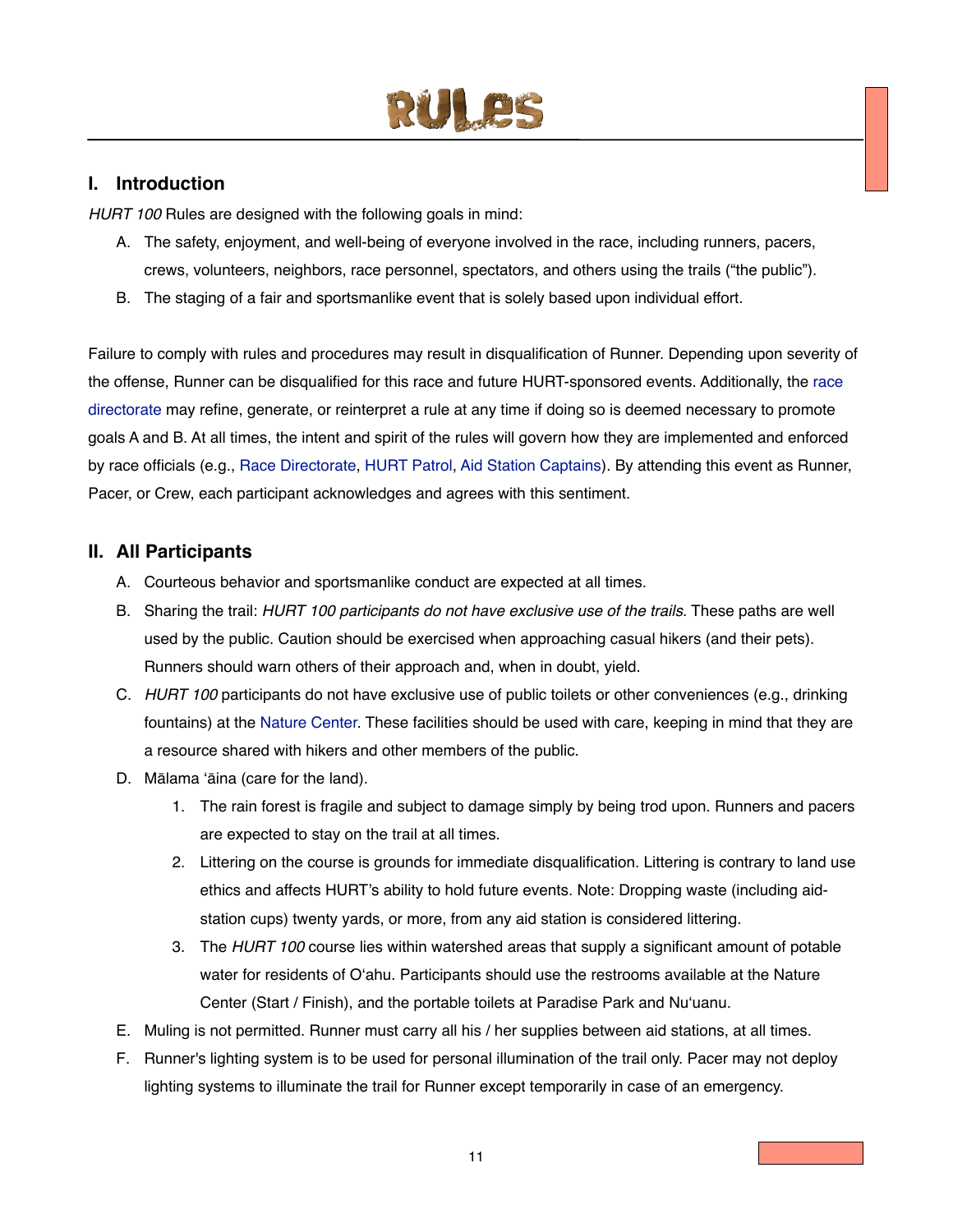- G. Short-roping of Runner, by tether or connected body parts, is not permitted. Runner must complete the course under his or her own power without being pulled, pushed, balanced, towed, carried, supported, or physically guided over the course.
- H. Stashing of supplies is not permitted *at any time or place* on the course. This includes leaving water bottles on out and back sections of the course, even during the event itself (a form of littering).
- I. Aid from Crew or Pacer may ONLY be given at official [aid stations.](#page-8-1)
- J. Crew and Pacer may not retrieve bottles from Runner for filling *until within the confines of the aid station.*
- K. Aid-station resources and supplies are intended for runners and pacers. In the unlikely event of a shortage, runners have priority.
- L. Smoking is not permitted on the trail or at aid stations. Smoking is strongly discouraged at any location where runners, pacers, crews, and race personnel congregate.
- M. Consumption of alcoholic beverages and illegal substances on any part of the course is prohibited.
- N. Dogs are not allowed anywhere on the course, and their presence is discouraged around aid stations for safety and sanitary reasons. Dogs brought to the event must be under control and leashed at all times.
- O. All participants must obey City and County of Honolulu regulations, with special attention to those that involve parking and driving.

#### <span id="page-13-0"></span>**III. Runners**

- A. *Runner is responsible for knowing ALL rules and procedures.*
- B. Runner is responsible for the actions of his / her Pacer(s) and Crew. Any rule transgression by Runner or associated Pacer and Crew can be grounds for either immediate or post-run disqualification.
- C. Runner must pick up run number and bag on Friday at the [Mandatory Runner Registration](#page-17-2).
- D. Runner must [check in](#page-17-3) on race morning prior to starting the race in order to be an official participant.
- E. [Drop Bags](#page-8-2)
	- 1. Runner's collection of personal supplies at any one aid station must not exceed the following dimensions: *18" high, 18" wide, and 24" long*.
	- 2. Drop bags are to be brought to the event start [\(Nature Center\)](#page-21-0) on Saturday morning at 04:45 as described in the [Event Schedule](#page-17-0).
	- 3. *In order to be accepted, bags must be clearly marked with three items on a waterproof label:*
		- Location: [Paradise Park, Nu'uanu, or Nature Center](#page-21-0) (i.e., Start / Finish)
		- Runner name
		- Runner bib number
- F. While accepting supplies on rare occasions from another runner is tolerated, multiple such instances may be interpreted as muling.
- G. *No course cutting.* Runner must follow the marked course at all times. If Runner departs from the official course, Runner must return to the point of departure on foot before continuing onward.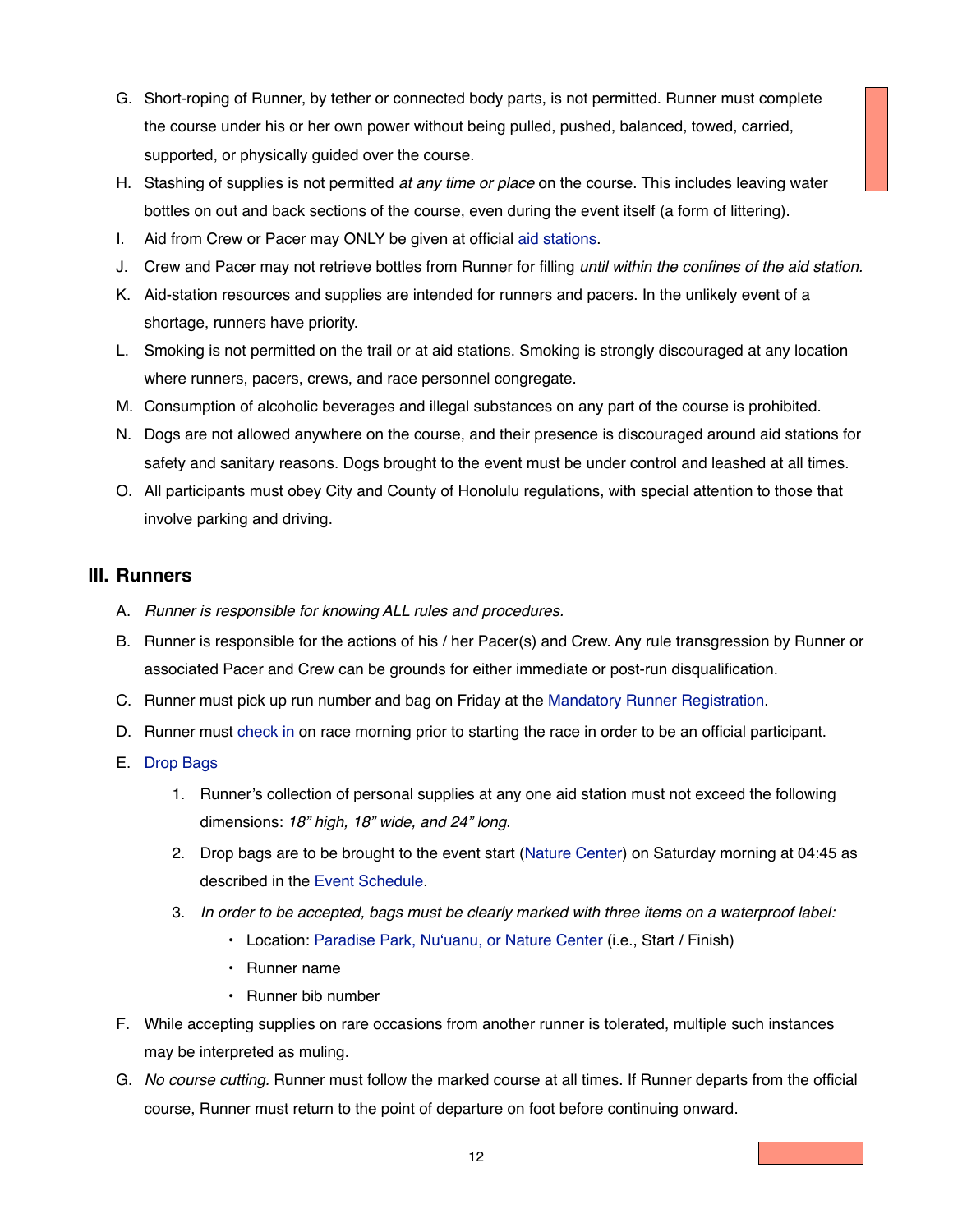- H. Artificial systems devised to cool Runner (cooling vests or similar), are not allowed to be used or worn while forward progress is being made.
- I. If Runner undergoes an infusion of intramuscular / intravenous / subcutaneous fluids of any type (except for prescription medication) during the race, immediate disqualification will occur.
- J. Race officials reserve the right to remove runners from the course who are deemed incapable of continuing safely.
- K. *Runner must check in and out of every aid station* for reasons of safety and timekeeping / tracking.
- L. Runners dropping out during the event must inform a race official. If Runner retires without doing so and fails to show up at the next aid station, officials may notify Honolulu Fire Department Search and Rescue (SAR) specialists. Runner may be held responsible for the cost of a frivolous SAR operation.
- M. [Cut-off times](#page-18-0) will be strictly enforced. Runner must not continue on after exceeding a cut-off time. Race staff will make every attempt to shuttle Runner back to the Start / Finish [\(Nature Center](#page-21-0)) if this occurs. Note: The official race time clock is managed by race timers and corresponds to satellite time.

#### <span id="page-14-0"></span>**IV. Pacers**

- A. *Pacer must review and be familiar with ALL rules and procedures.*
- B. Pacer may start accompanying Runner after 60 miles, or starting at 17:00 on Saturday.
- C. Pacer must start pacing duty at one of the three [aid stations.](#page-8-1)
- D. Pacer will not be assigned a bib number and will not be tracked.
- E. Only one pacer is allowed to accompany a runner at a time.
- F. Pacer may only receive aid at the three official [aid stations.](#page-8-1)
- G. Pacer may assist Runner in the aid station but may not enter the checkpoint ahead of Runner or depart after Runner for this purpose.
- H. If Pacer falls out of visual distance from Runner for longer than dictated by the course, Runner may continue on without Pacer, but Pacer must exit the course at the next aid station.
- I. Race officials reserve the right to remove pacers from the course who are deemed incapable of continuing safely.

#### <span id="page-14-1"></span>**V. Crews**

- A. *Crew must review and be familiar with ALL rules and procedures.*
- B. Crew members may not consume supplies provided at aid stations, including food.
- C. Crew may only [park](#page-9-0) in authorized areas.
- D. *Crew may only support Runner and Pacer within 100 yards of an official [aid station](#page-8-1), excluding the race course itself*.
- E. On Saturday, crews are not allowed at the [Paradise Park Aid Station](#page-21-0) before 09:00 to avoid crowding.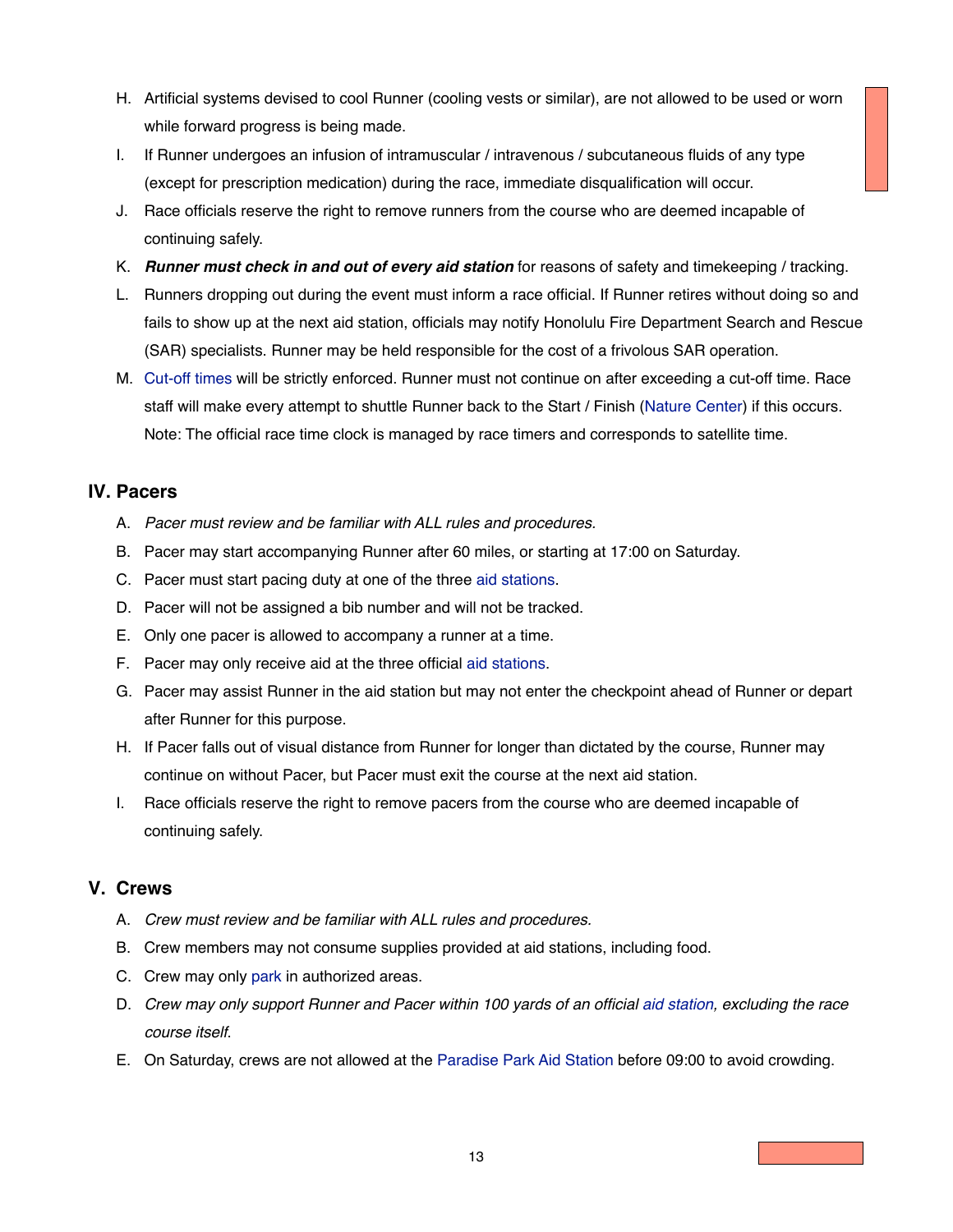### <span id="page-15-0"></span>PRSONNEL / CONTACT INFO / ROLES

#### <span id="page-15-1"></span>**Event Personnel**

Race Directorate Race Manager **Internal Studies and Science Manager** 3 and 3 John Salmonson Director of Permits, Community Relations **1998** PJ Salmonson Director of Race Admission, Logistics **1988 1998 1998 1999 1999 1999 1999** Jeff Huff Director of Race Communications / Publicity Stan Jensen Start / Finish Line Coordinator! ! ! ! ! John Salmonson Nature Center Aid Station Captains! ! ! ! John Salmonson, PJ Salmonson Nu'uanu Aid Station Captains **Internal and Station Captains** Preddy Halmes, Heather McCafferty,

Paradise Park Aid Station Captains **1988 1999 12:33 Marian Yasuda, Neal Yasuda** Trail Marking Coordinator**!! !** ! ! Jeff Fong, Mauricio Puerto Medical Coordinator **1999 International Coordinator 1999 International International International International International International International International International International International Inter** Volunteer Coordinator **1999** Volunteer Coordinator **1999** Volunteer Coordinator Patrol Coordinator **Patrol Coordinator 1999** Awards Committee **1990 Exercise 20 and 20 and 20 and 20 and 20 and 20 and 20 and 20 and 20 and 20 and 20 and 20 and 20 and 20 and 20 and 20 and 20 and 20 and 20 and 20 and 20 and 20 and 20 and 20 and 20 and 20 and 20 and 2** Webmaster **1988** Webmaster [\(hurt100trailrace.com](http://www.hurt100trailrace.com)) Race Day Webcast Operator **1988** Nark Gilligan [\(ultrasignup.com\)](http://ultrasignup.com/) Race Registrar **In the Compact Compact Compact Compact Compact Compact Compact Compact Compact Compact Compact Compact Compact Compact Compact Compact Compact Compact Compact Compact Compact Compact Compact Compact Compact** Race Book Editors **In the State of the Contract Exercise AJ Tauber, Harald Ebeling** Race Photographer **1999** November 2008 November 2009 November 2009 November 2009 November 2009 November 2009 November 2009 November 2009 November 2009 November 2009 November 2009 November 2009 November 2009 November 2009 N Pre-Race Packet Pick-up / Donor Liaison | Judy Carluccio Advisory Committee *Advisory Committee* 1

#### <span id="page-15-2"></span>**Contact Information**

Joani McLaughlin

John Salmonson! ! ! ! ! ! [john@j-bmarketing.com](mailto:john@j-bmarketing.com) PJ Salmonson **PU Salmonson PU Salmonson** Jeff Huff! ! ! ! ! ! ! [jhuff@hawaii.rr.com](mailto:jhuff@hawaii.rr.com) Stan Jensen! ! ! ! ! ! ! [stanj@run100s.com](mailto:stanj@run100s.com?subject=)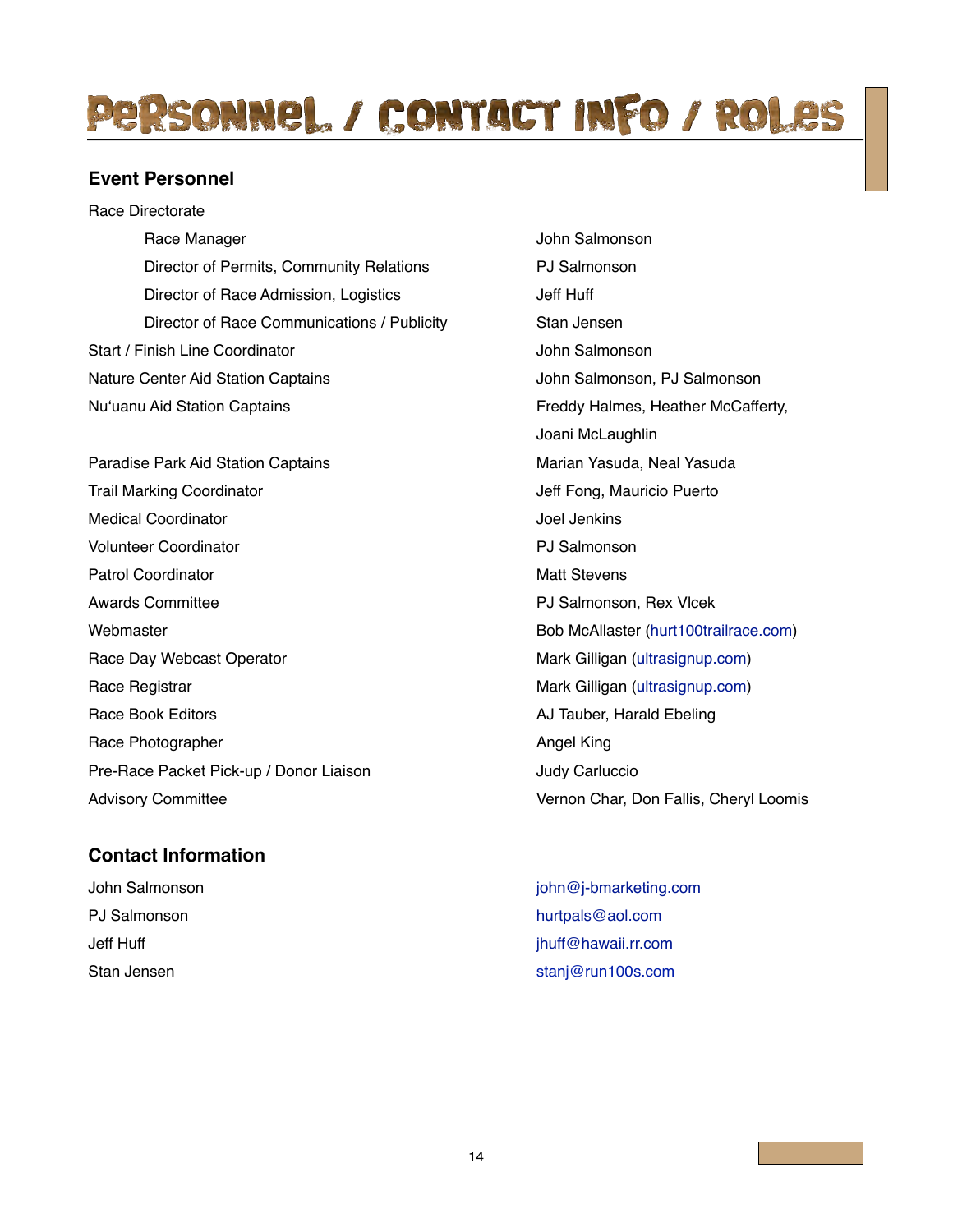#### <span id="page-16-0"></span>**Role Definitions**

#### <span id="page-16-1"></span>**HURT Patrol**

Patrols will be on the course to monitor progress of runners, assist during emergency situations, assess course conditions, refresh course markings, and prevent / report rules violations. Members of the HURT Patrol serve as extensions of the race directorate. As such, they are authorized to warn runners, pacers, and crews of any violations and advise them to correct transgressions.

#### <span id="page-16-2"></span>**Aid Station Captain**

Aid Station Captains plan and organize aid stations, as well as supervise their setup and disassembly. During the event, they direct volunteers and oversee operations related to runner support and safety. Aid Station Captains serve as an extension of the race directorate. As such, they are authorized to warn runners, pacers, and crews of any violations and advise them to correct transgressions.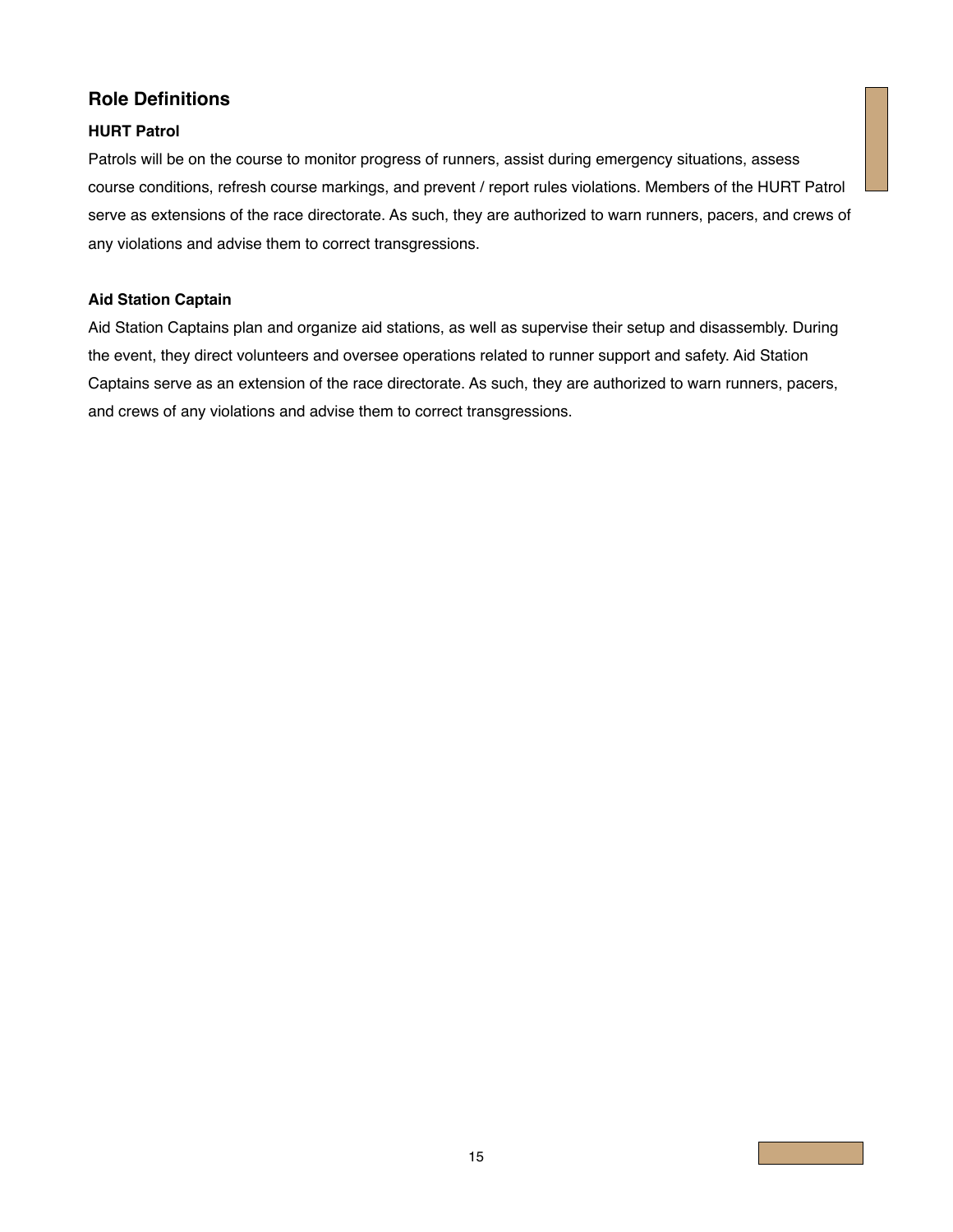#### <span id="page-17-0"></span>Note: There is no pre-race meal.

| Date                 | <b>Time</b>     | Event <sup>1</sup>                   | Location                        |
|----------------------|-----------------|--------------------------------------|---------------------------------|
| Friday, January 15   | $13:30 - 15:30$ | <b>Mandatory Runner Registration</b> | <b>Nature Center</b>            |
| $\epsilon$           | $14:30 - 15:30$ | <b>Mandatory Pre-Race Briefing</b>   | $\epsilon\epsilon$              |
| Saturday, January 16 | 04:45           | Drop Bag Collection                  | $\epsilon\epsilon$              |
| $\epsilon$           | 04:45           | <b>Mandatory Runner Check-in</b>     | $\epsilon\epsilon$              |
| $\epsilon$           | 06:00           | Race Start                           | "                               |
| Sunday, January 17   | 18:00           | Race End                             | $\epsilon\epsilon$              |
| Monday, January 18   | $17:00 - 21:00$ | Post-Race Banquet                    | <b>Mid Pacific Country Club</b> |

1 See following text for description of event listed

<span id="page-17-2"></span>**Mandatory Runner Registration:** Runners are to pick up bib numbers and bags. [Parking](#page-9-0) in the lot at the Nature Center is limited; participants are advised to carpool and / or arrive early. Runners should not bring [drop bags](#page-8-2) to any of the events scheduled for Friday (they will only be collected on Saturday morning).

<span id="page-17-1"></span>**Mandatory Pre-Race Briefing:** Distribution of information including logistics / course updates, safety, and other topics, in addition to an optional question and answer session. The briefing will be held in a small pavilion, adjacent to a lawn used as an overflow area. Participants may wish to bring sun protection, fluids, insect repellant, and a folding chair or beach towel for comfort.

<span id="page-17-3"></span>**Mandatory Runner Check-in:** Runners need to check in prior to entering the race in order to be officially recognized. Times will only be kept for official runners.

**Drop Bag Collection:** The official and only occasion that [drop bags](#page-8-2) are collected for distribution to the Paradise Park and Nu'uanu [aid stations](#page-8-1).

**Post-Race Banquet:** No-host, buffet-style dinner with awards ceremony, and ample opportunity for mingling. Tickets can be purchased online when registering for the race. Early purchase is strongly recommended as tickets have sold out in previous years. Food includes vegetarian options, and drinks are available through a nohost bar. Attire is best described as sporty casual.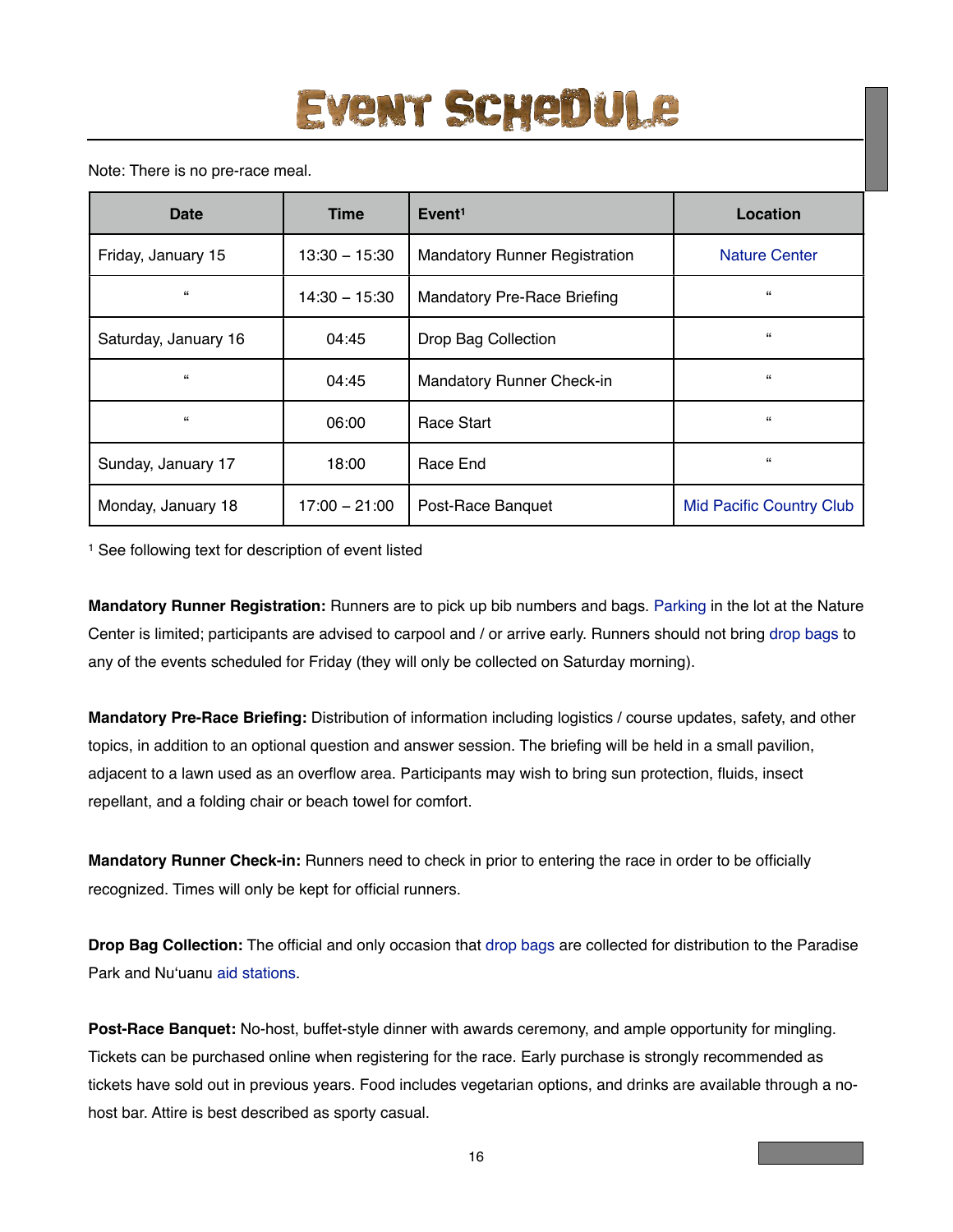## <span id="page-18-0"></span>**Cut-off times / Aid station closures**

Runners are allotted 36 hours to finish the 100-mile event, from 06:00 on Saturday, January 16 to 18:00 on Sunday, January 17. Cut-off times pertain to the fifth lap (Miles 80-100). Runners must *check out of* each aid station by the time listed in the chart below or drop out of the race. Checked-out runners returning to aid stations after the listed times must exit the race or face disqualification. In general, aid stations close fifteen minutes after the cut-off times.

| <b>Date</b>          | <b>Time</b> | <b>Event</b>               | Location             | Mile "Marker" |
|----------------------|-------------|----------------------------|----------------------|---------------|
| Saturday, January 16 | 06:00       | Course Start / Opening     | <b>Nature Center</b> | 0             |
| Sunday, January 17   | 11:00       | Cut-off #1                 | $\epsilon$           | 80            |
| $\epsilon$           | 13:30       | Cut-off #2                 | <b>Paradise Park</b> | 87            |
| $\alpha$             | 13:45       | <b>Aid Station Closure</b> | $\epsilon$           |               |
| $\epsilon\epsilon$   | 15:30       | Cut-off $#3$               | Nu'uanu              | 92.5          |
| $\epsilon\epsilon$   | 15:45       | <b>Aid Station Closure</b> | $\epsilon$           | ٠             |
| $\epsilon\epsilon$   | 18:00       | Course Finish / Closure    | <b>Nature Center</b> | 100           |
| $\epsilon\epsilon$   | 18:15       | <b>Aid Station Closure</b> | $\pmb{\epsilon}$     |               |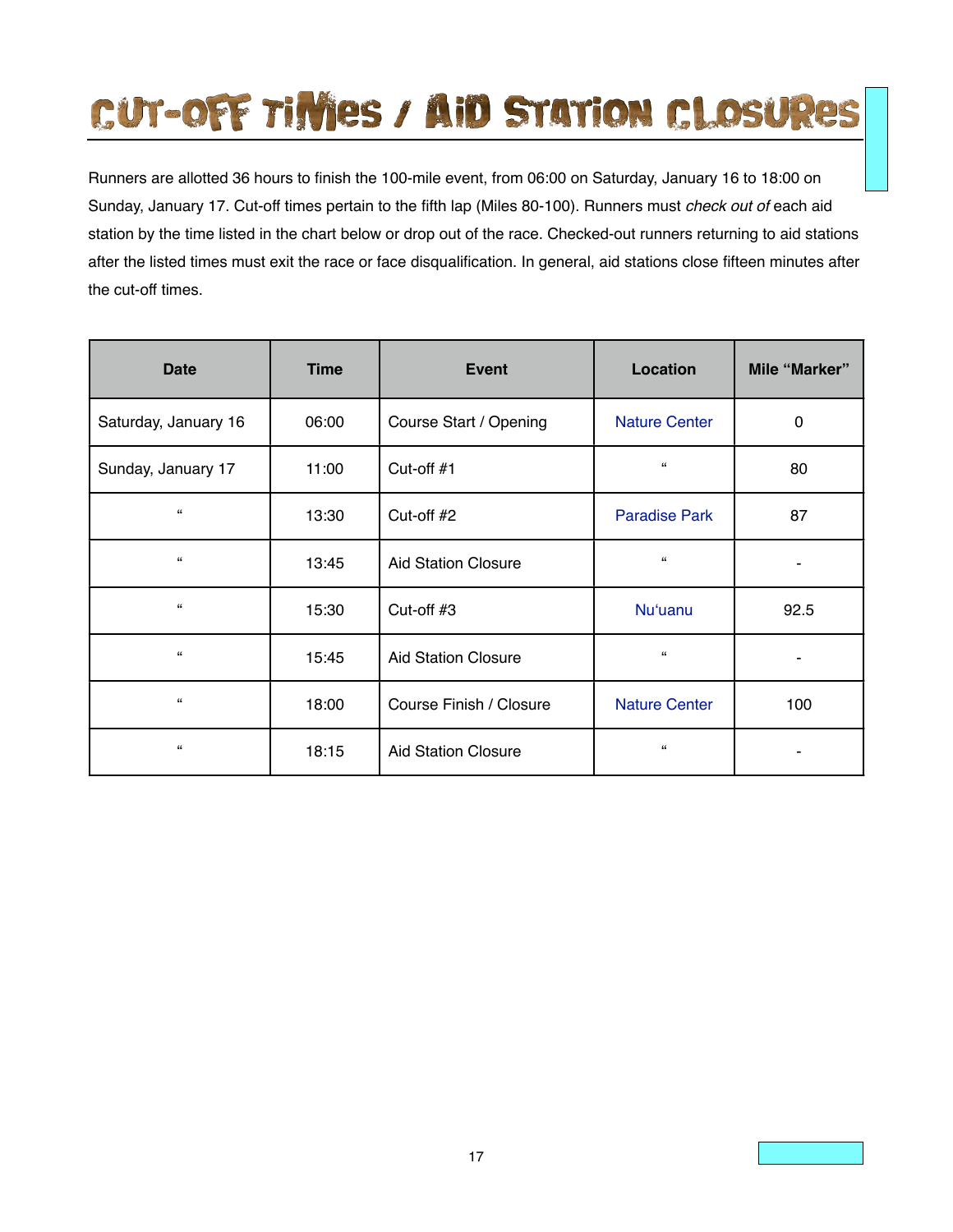### COURS

<span id="page-19-0"></span>The *HURT 100* course consists of five identical 20-mile laps on trails connecting the Mānoa, Makiki, and Nu'uanu Valleys. A leg of this lap is defined as the connection between any two aid stations.

The route is marked with surveyor's tape in three different colors (white, lime green, and orange), one for each of the three legs. On out and back sections of the course, runners will encounter ribbons in two different colors. Blue tape indicates shortcuts and trails that are not part of the course. At night, glow sticks may be placed at critical turns.

A brief description of the ordered sequence of trails that make up the *HURT 100* course is given in the following table; prominent natural or man-made landmarks are mentioned too.

At any time, the course may be altered at the race directorate's discretion.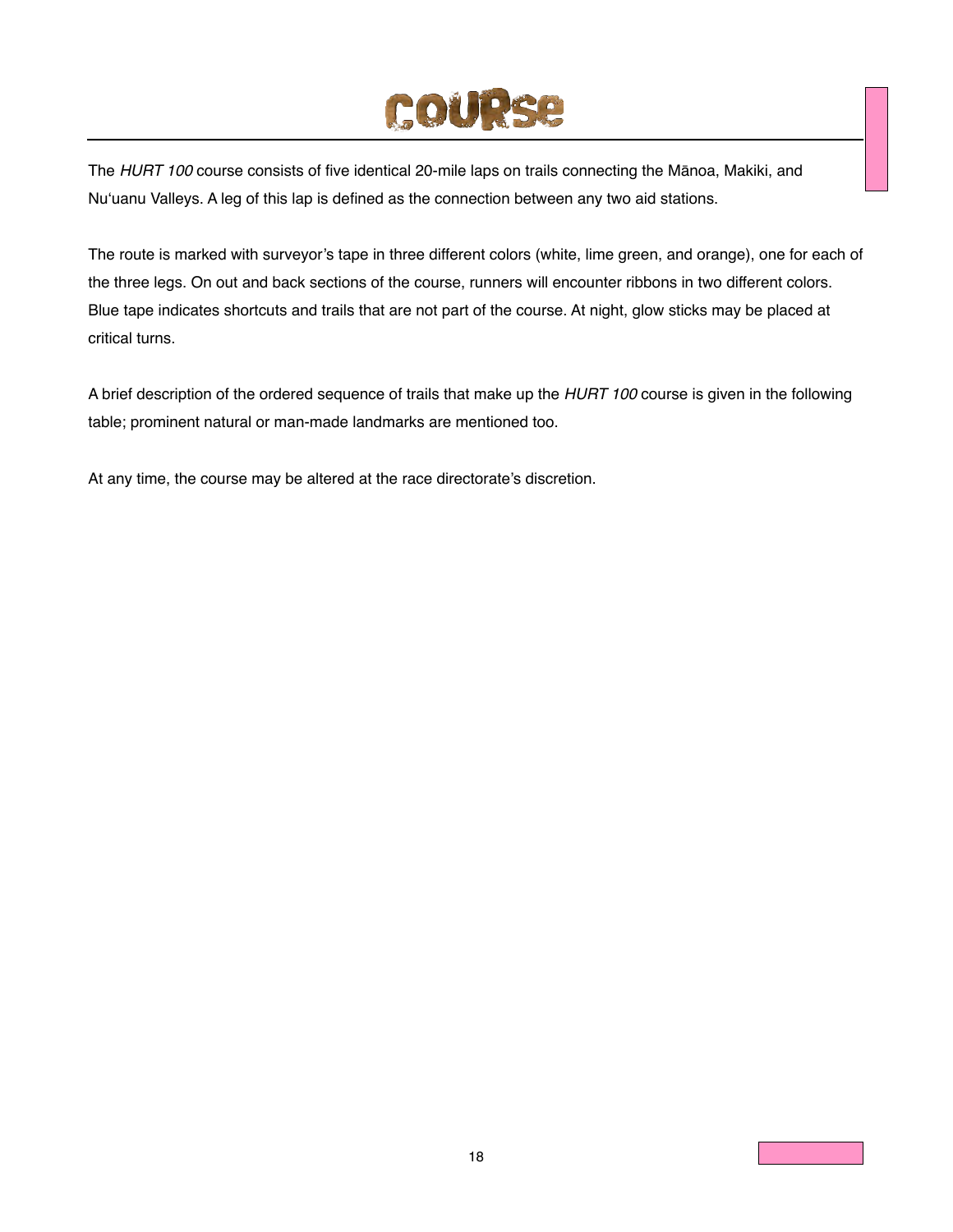### **Trail Sequence Table**

| Leg $#1$<br><b>White Tape</b><br><b>Nature Center to Paradise Park</b>         | Leg $#2$<br><b>Lime Green Tape</b><br>Paradise Park to Nu'uanu                 | Leg $#3$<br><b>Orange Tape</b><br>Nu'uanu to Nature Center                                   |
|--------------------------------------------------------------------------------|--------------------------------------------------------------------------------|----------------------------------------------------------------------------------------------|
| <b>Nature Center Aid Station</b>                                               | Paradise Park Aid Station                                                      | Nu'uanu Aid Station                                                                          |
| (Across bridge onto) Maunalaha<br>Trail                                        | (Straight on short paved section<br>to) Mānoa Falls Trail                      | (Straight and across) Nu'uanu<br>Stream                                                      |
| (Straight and down) Makiki Valley<br>Trail                                     | (Left and up) 'Aihualama Trail<br>[Mānoa Falls just ahead]                     | (Right onto) Judd Trail                                                                      |
| (Straight past Kanealole Trail<br>junction / then right onto) Nahuina<br>Trail | (Left onto) Pauoa Flats Trail                                                  | (Right and up) Nu'uanu Trail<br>[Bien's Bench is at the top of<br>Nu'uanu ridge]             |
| (Across road and right, along short<br>section of) Tantalus Drive              | (Right onto) Nu'uanu Trail<br>[Bien's Bench is at the top of<br>Nu'uanu ridge] | (Right onto) Pauoa Flats Trail                                                               |
| (Left onto) Kalāwahine Trail                                                   | (Left onto) Judd Trail                                                         | (Straight and up, onto) Mānoa Cliff<br>Trail<br>[through two gates]                          |
| (Right and up) Mānoa Cliff Trail                                               | (Left and across) Nu'uanu Stream                                               | (Straight across Round Top Drive<br>onto) Moleka Trail                                       |
| (Left onto) Pauoa Flats Trail                                                  | (Straight to) Nu'uanu Aid Station                                              | (Right onto) Makiki Valley Trail<br>(then right again to continue on)<br>Makiki Valley Trail |
| (Right onto) 'Aihualama Trail                                                  |                                                                                | (Left and down) Kanealole Trail                                                              |
| (Right and down) Mānoa Falls<br>Trail<br>[Mānoa Falls just to the left]        |                                                                                | (Right and down) Maunalaha Trail                                                             |
| (Straight on short paved section<br>to) Paradise Park Aid Station              |                                                                                | (Across bridge to) Nature Center<br><b>Aid Station</b>                                       |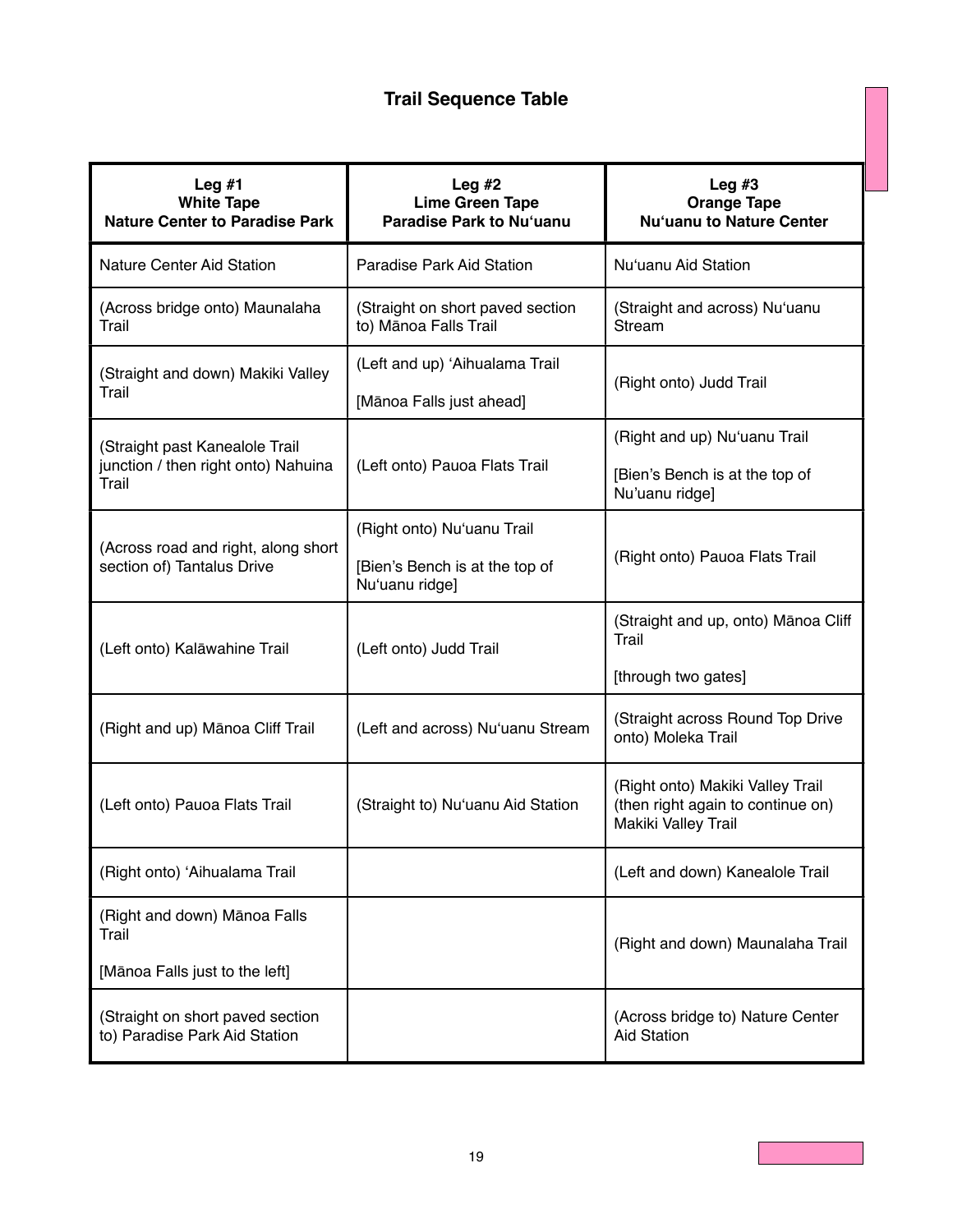#### <span id="page-21-0"></span>**Course Map**

An overview of the *HURT 100* course can be found on the following pages, where the outline of the three legs of the course as well as relevant landmarks are shown overlaid on the Nā Ala Hele trail map. A more accurate rendering of the course based on GPS data can be accessed online through [Google Maps](http://maps.google.com/maps/ms?ie=UTF&msa=0&msid=208078662794040507915.0004a74e3e82f3bd15560) as well as in the form of a [KMZ file](http://hurthawaii.blogs.com/HURT100-2012.kmz) to be opened with [Google Earth](http://www.google.com/earth/download/ge/.).

Runners should print the course map and carry it during the event. Course maps are not provided.

<span id="page-21-1"></span>The elevation profile for one lap of the *HURT 100* course is shown below.



Leg 1: Nature Center to Paradise Park Leg 2: Paradise Park to Nu'uanu Leg 3: Nu'uanu to Nature Center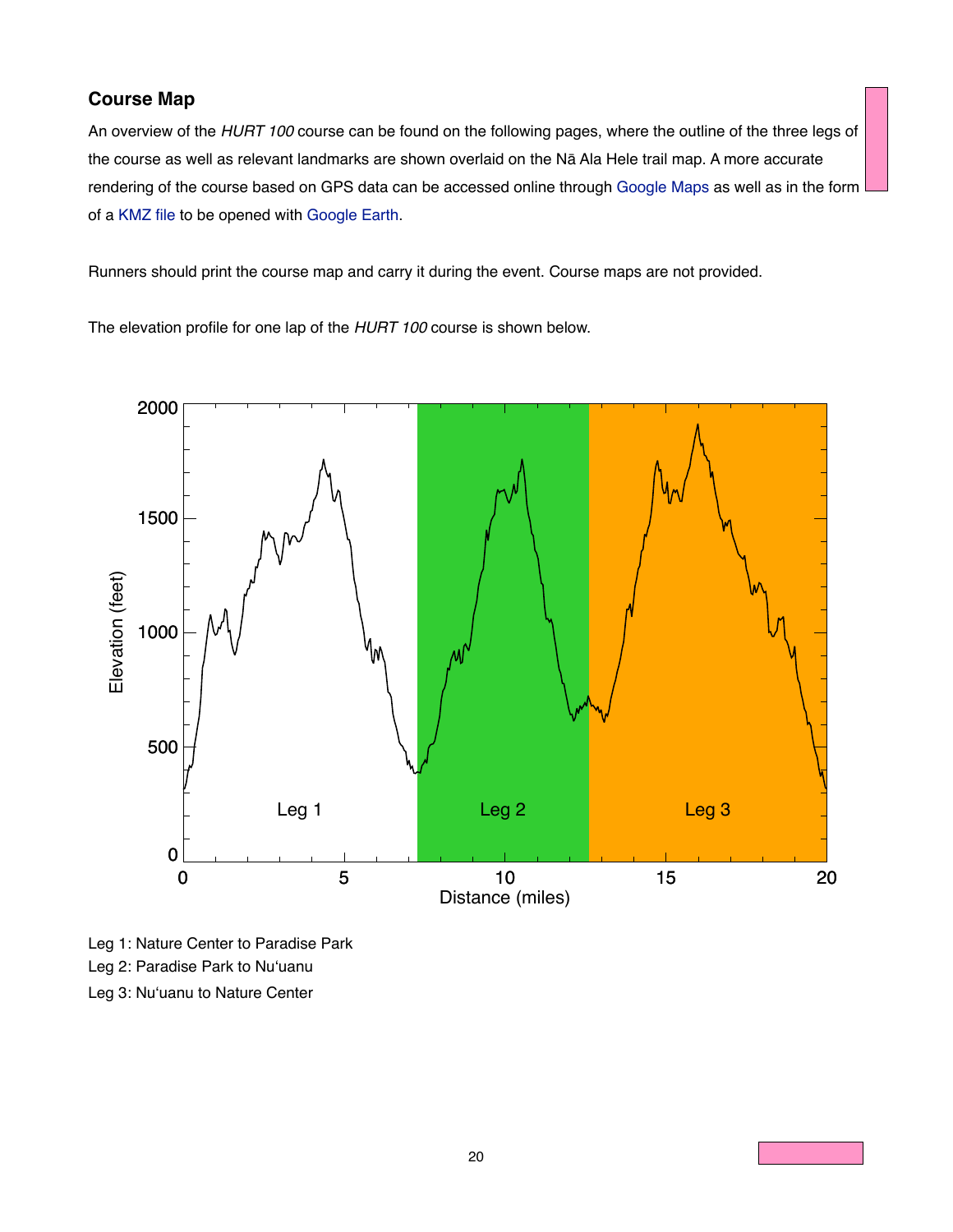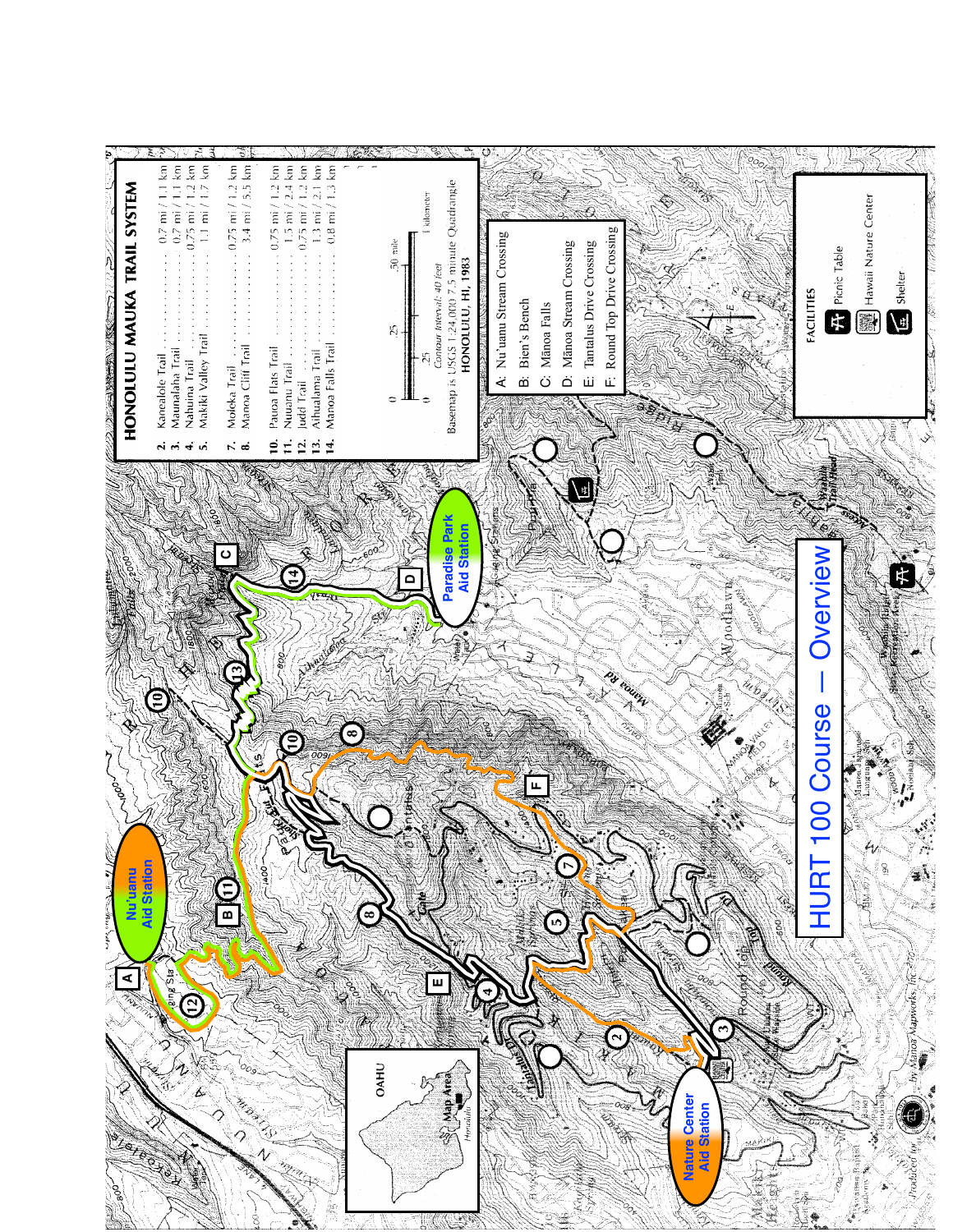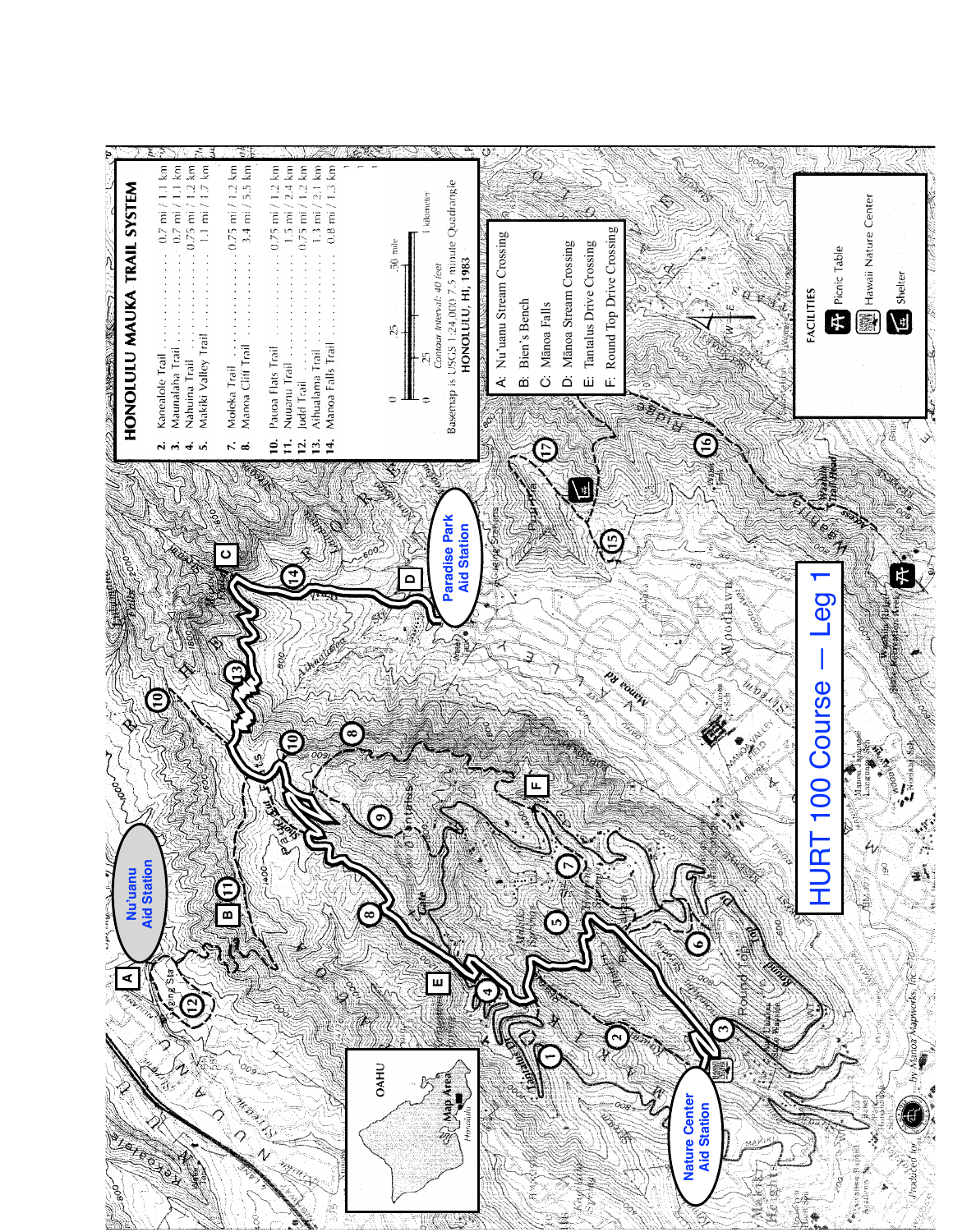